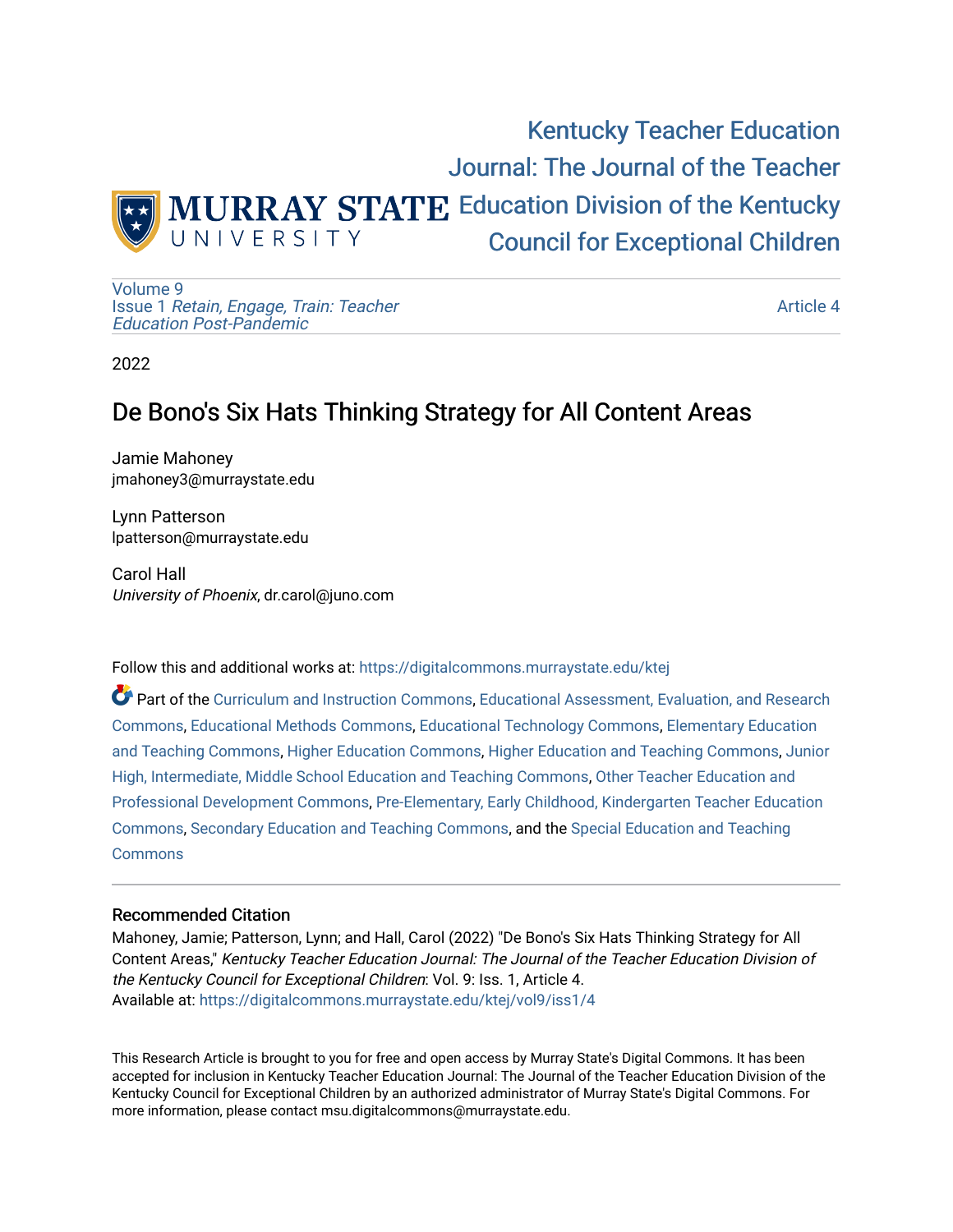# De Bono's Six Hats Thinking Strategy for All Content Areas

## **Abstract**

Problem-solving and collaboration require people to compromise, negotiate, and brainstorm to understand, create, manage, judge, and be intuitive and remain positive and calm while working as a team to address problems. Teachers can teach students to collaborate and problem-solve in any content area using de Bono's Six Thinking Hats Strategy. Using de Bono's strategy, university students in this study explored learning hats and ways to apply learning hat properties to collaborate and problem solve in group activities. Researchers employed a mixed-method study enlisting both general education and special education pre-service undergraduate and in-service graduate teachers to discover personal thinking hat characteristics.

### Keywords

deBono's Thinking, Mixed Methods, Inclusion, Collaboration, Lesson planning, differentiation

This research article is available in Kentucky Teacher Education Journal: The Journal of the Teacher Education Division of the Kentucky Council for Exceptional Children: <https://digitalcommons.murraystate.edu/ktej/vol9/iss1/4>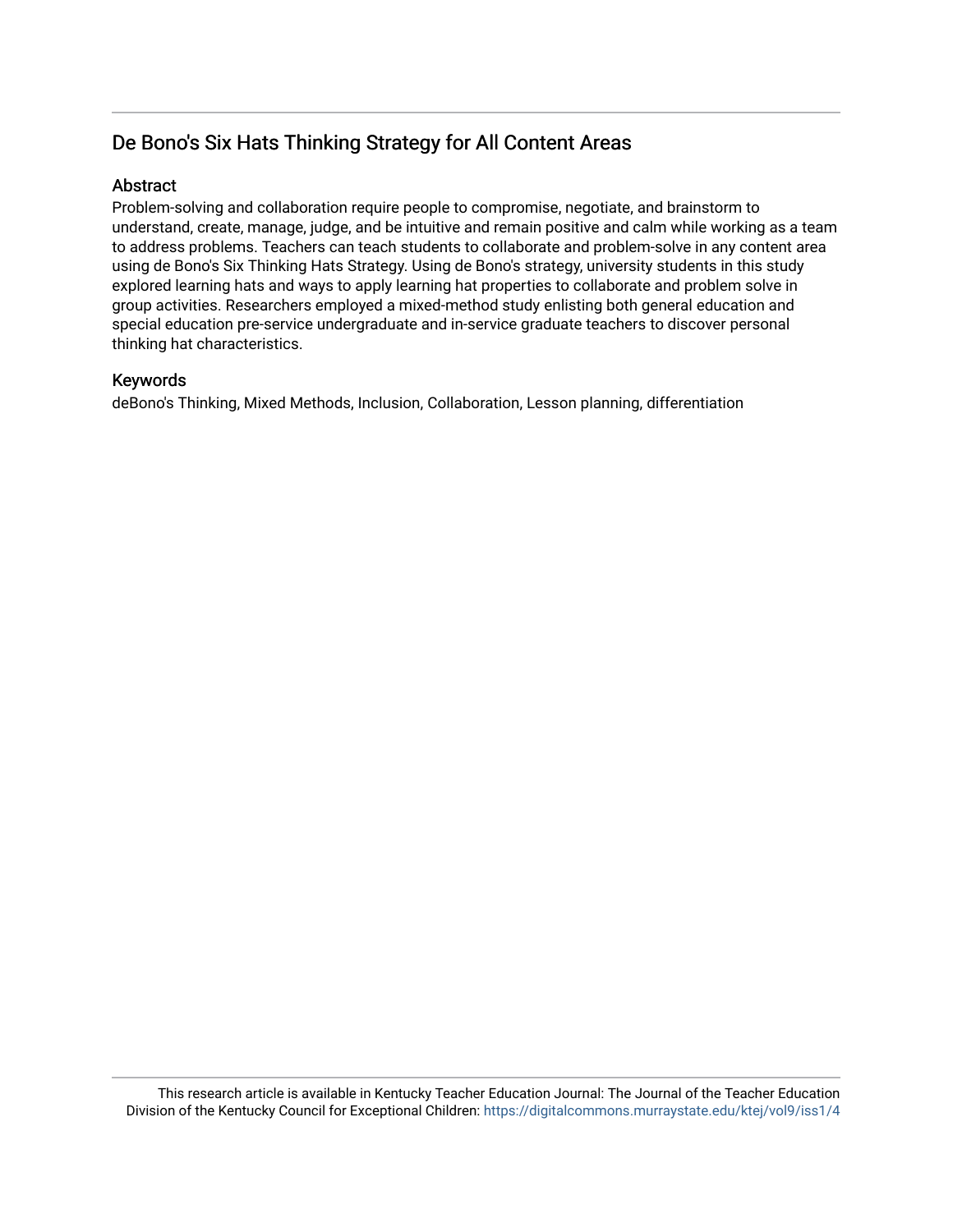De Bono's Six Hats Thinking Strategy for All Content Areas

## **Declaration of Interest**

*The authors declare there is no conflict of interest.*

No Funding has been received in the writing of this article or research

Consent to publish is provided

Data can be provided if needed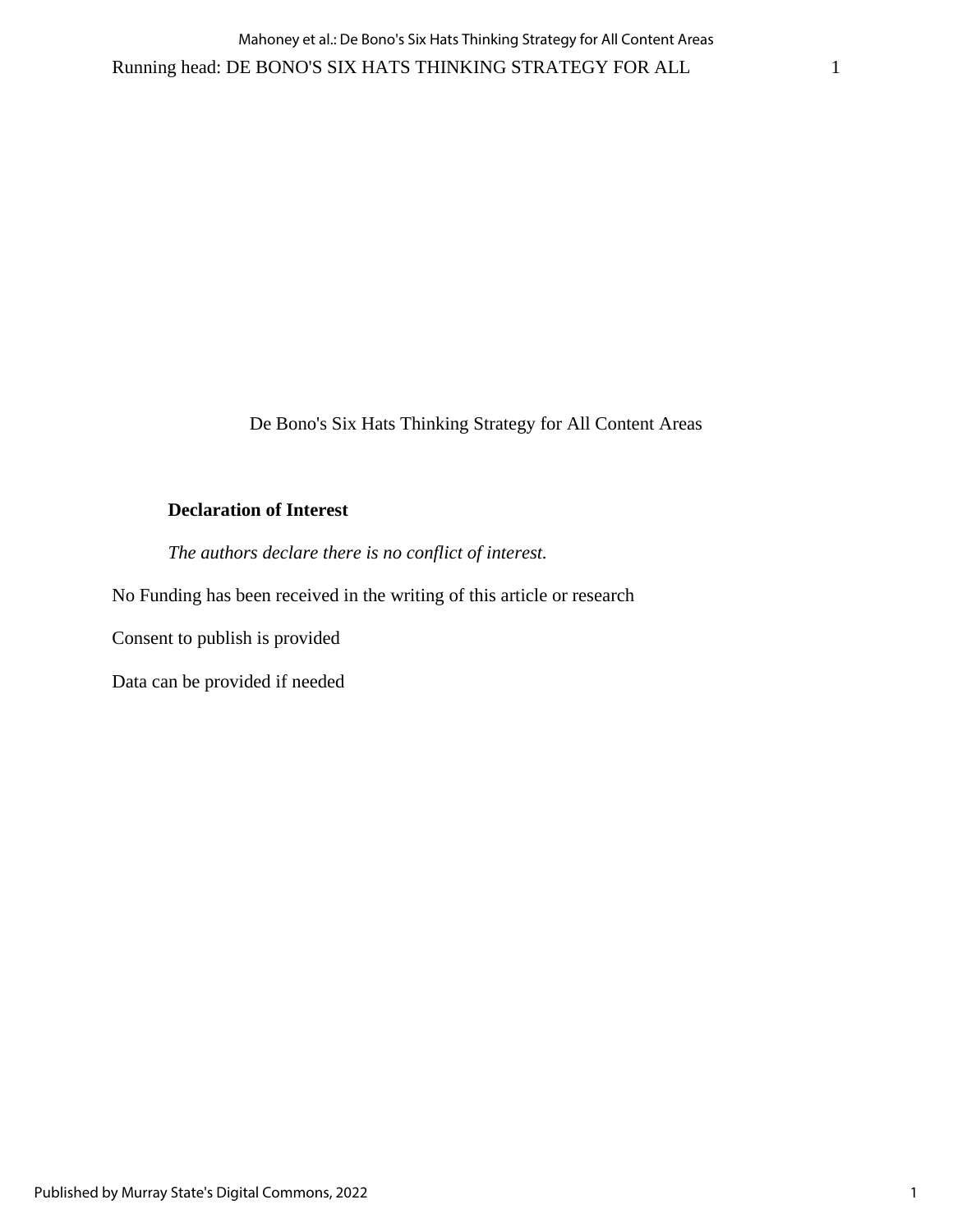DE BONO'S SIX HATS THINKING STRATEGY FOR ALL 2 ucky Teacher Education Journal: The Journal of the Teacher Education Division of the Kentucky Council for Exceptional Children, Vol. 9 [2022], Iss. 1,

#### Abstract

Problem-solving and collaboration require people to compromise, negotiate, and brainstorm to understand, create, manage, judge, and be intuitive and remain positive and calm while working as a team to address problems. Teachers can teach students to collaborate and problem-solve in any content area using de Bono's Six Thinking Hats Strategy. Using de Bono's strategy, university students in this study explored learning hats and ways to apply learning hat properties to collaborate and problem solve in group activities. Researchers employed a mixed-method study enlisting both general education and special education pre-service undergraduate and inservice graduate teachers to discover personal thinking hat characteristics.

Key words: deBono's Thinking, Mixed Methods, Inclusion, Collaboration, Lesson planning, differentiation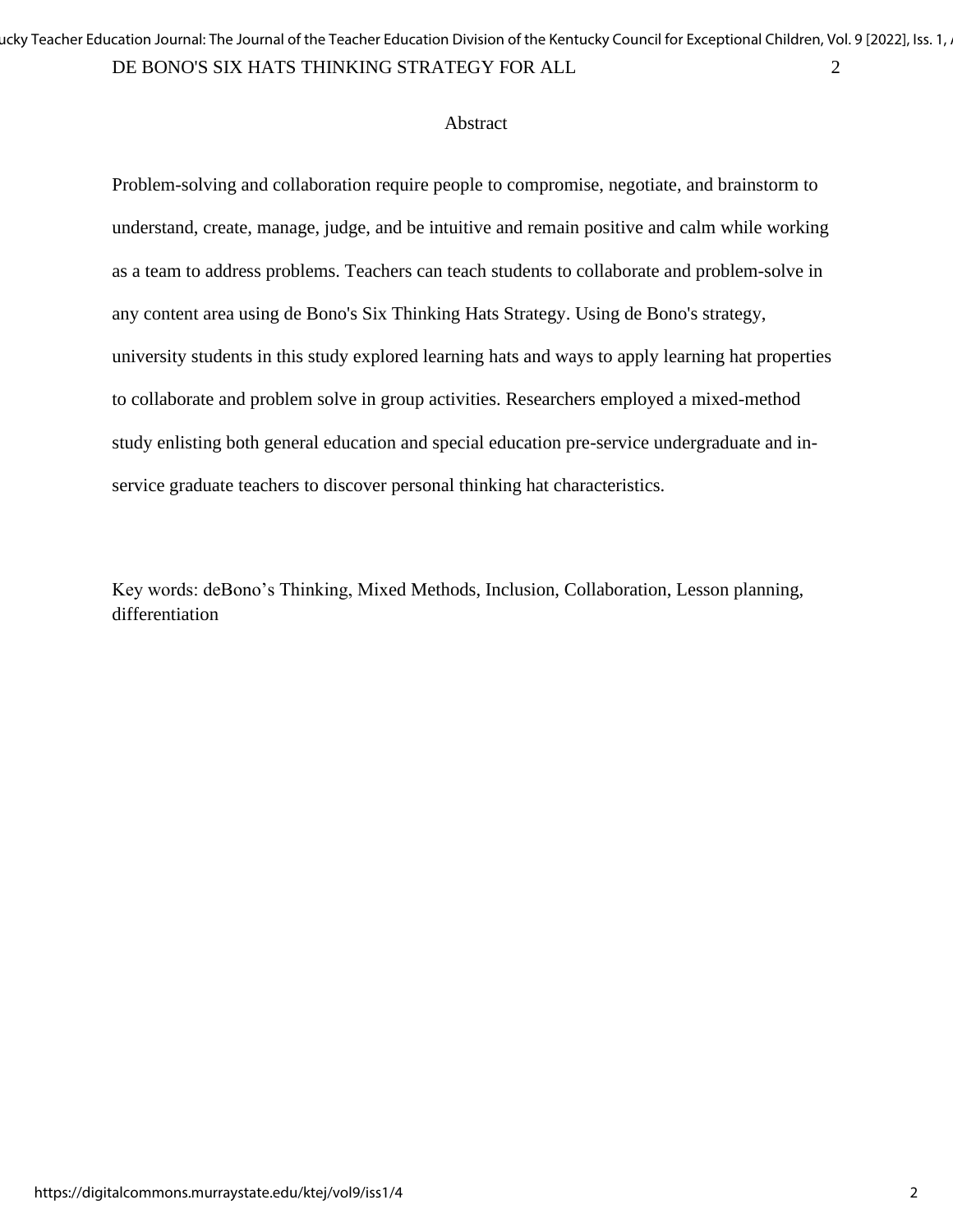De Bono's Six Hats Thinking Strategy for All Content Areas

Content areas such as reading and social studies use comprehension critical thinking strategies regularly to assist students in considering all views for learning a topic. Today's educational premise revolves around "giving students ownership of learning" (Popham, 2008, p. 80). According to White (1998), "Increasing student involvement, in order to develop the lifelong learning skills that students need to compete professionally" assists in students becoming accountable and responsible for their learning (p. 190). White (1998) noted approaches such as "team-based learning, course assignments designed to develop oral and written communication skills and the use of case studies" (p. 190) provide activities that help students become more responsible for their learning. White shared information on collaborative working relationships within lesson planning, grouping students, and the teaching and learning processes. Findings from the data collected from the pre-service undergraduate student and graduate teacher participants in de Bono's Six Thinking Hats survey were revealed to readers.

Engaged students interact with the lessons rather than sit on the sidelines and have the teacher deliver information. These students get involved with learning new material or ideas when asked open-ended questions in which they must use critical thinking to reach an answer. Providing students with part of the information tweaks their interests. Team exercises allow students to build and eliminate dependability issues when working with another person. Teaching and learning do not occur singularly; teaching and learning occur through collaboration. Collaborative brainstorming discussions help to foster ownership and community. Students must continue to improve communication skills to resolve conflicts and seek higher positions as future employees when becoming adults.

3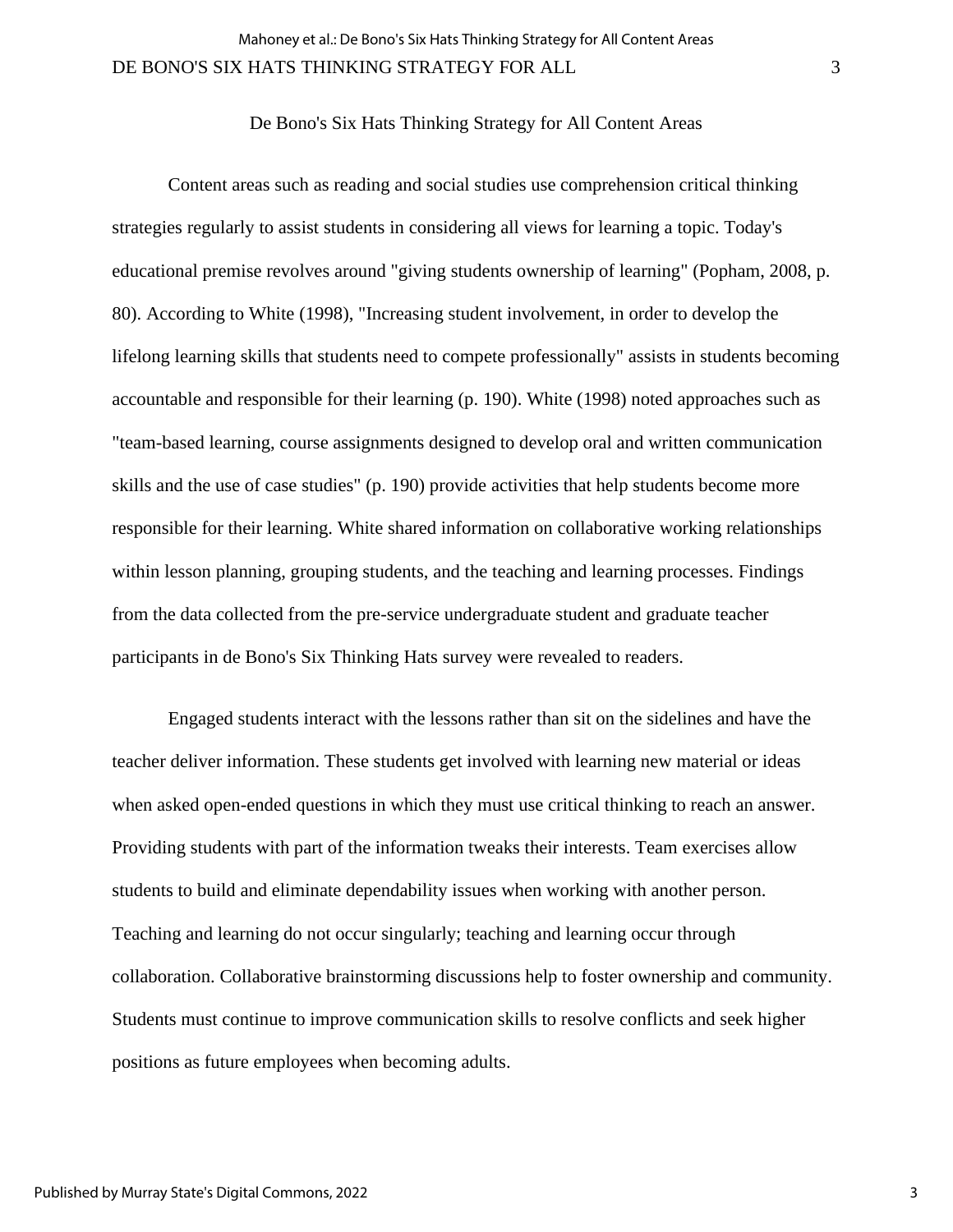Dr. de Bono created the Six Thinking Hats method, a proactive process to assist teams in working together collaboratively. Teams are encouraged to use parallel thinking to promote equality in all ideas and demonstrate that all perspectives are valuable. Diversity in the teams includes at least one of the following types of thinkers: White hat thinkers, Red hat thinkers, Black hat thinkers, Green hat thinkers, Blue hat thinkers, and Yellow hat thinkers. A survey of a few questions determines each person's thinking hat color. Teachers must remember that the hat colors are not specifically descriptors of the people wearing the hats but of the behaviors exhibited by the people wearing the hats. The hat colors represent directions of thinking and thinking processes (de Bono,1999). Table 1 summarizes the Hat Colors to help make the imaging easier to understand and much clearer.

| Color of Hat      | Function                                                                                                                                         |
|-------------------|--------------------------------------------------------------------------------------------------------------------------------------------------|
| White Hat         | White is neutral and objective. The white hat<br>is concerned with objectives and facts.                                                         |
| Red Hat           | Red suggests anger (seeing red), rage and<br>emotions. The red hat give the emotional<br>view.                                                   |
| <b>Black Hat</b>  | Black is somber and serious. The black hat is<br>cautious and careful. It points out the<br>weaknesses in an idea.                               |
| <b>Yellow Hat</b> | Yellow is sunny and positive. The yellow hat<br>is optimistic and covers hope and positive<br>thinking.                                          |
| Green Hat         | Green is grass, vegetation, and abundant,<br>fertile growth. The green hat indicates<br>creativity and new ideas.                                |
| <b>Blue Hat</b>   | Blue is cool, and is also the color of the sky<br>which is above everything else. The blue hat<br>is concerned with control, the organization of |

|  |  |  |  |  | <b>Table 1: Color of Hat and its Function</b> |
|--|--|--|--|--|-----------------------------------------------|
|--|--|--|--|--|-----------------------------------------------|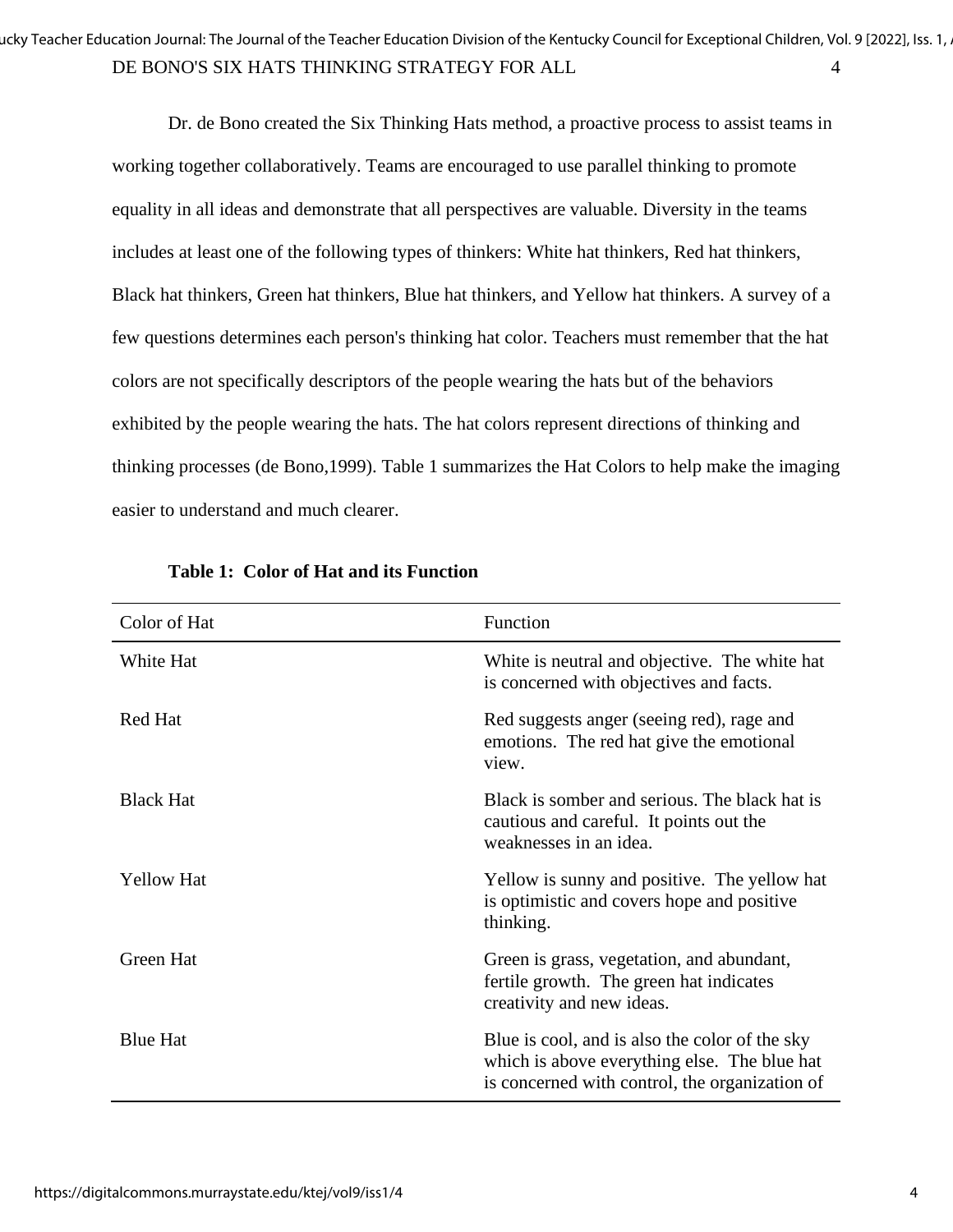#### (deBono, 1999)

As de Bono (1999) discussed, teaching and learning processes using the Six Thinking Hats Method provide students benefits in all content areas and acquire lifelong adult skills. Benefits of using the Six Thinking Hats method include learning to accept and allow peers to voice ideas without risk and fear of ridicule. These benefits allow students to gain confidence in sharing, collaborating, and discussing ideas respectfully. Another benefit includes the awareness of multiple perspectives when sharing information. Creating acceptance of more than one way to solve a problem is a valuable life lesson to learn and apply in all subjects and areas. Switching gears, learning the rules for the game of thinking, and providing a focus on thinking lead to more creative thinking when using the Six Thinking Hats method. Critical thinking skills such as these just mentioned assist students in developing deeper metacognitive and higher-order thinking and processing skills required to apply and synthesize knowledge. The Six Thinking Hats method benefits include improved communication and decision-making skills. Working in silos is an activity and a skill of the past; working collaboratively is the current skill needed and used in all areas of industry. Collaboration requires sharing the work process. Sharing the work process involves shared communication and decision-making.

A sample group activity example might consist of the following thinking roles: White Hat: Presents the facts of the activity to the group. Green Hat: Generates ideas on how the group could do the activity. Yellow Hat: Evaluates the benefits of the ideas presented and list the pros of each idea. Black Hat: Lists the drawbacks and cons of the ideas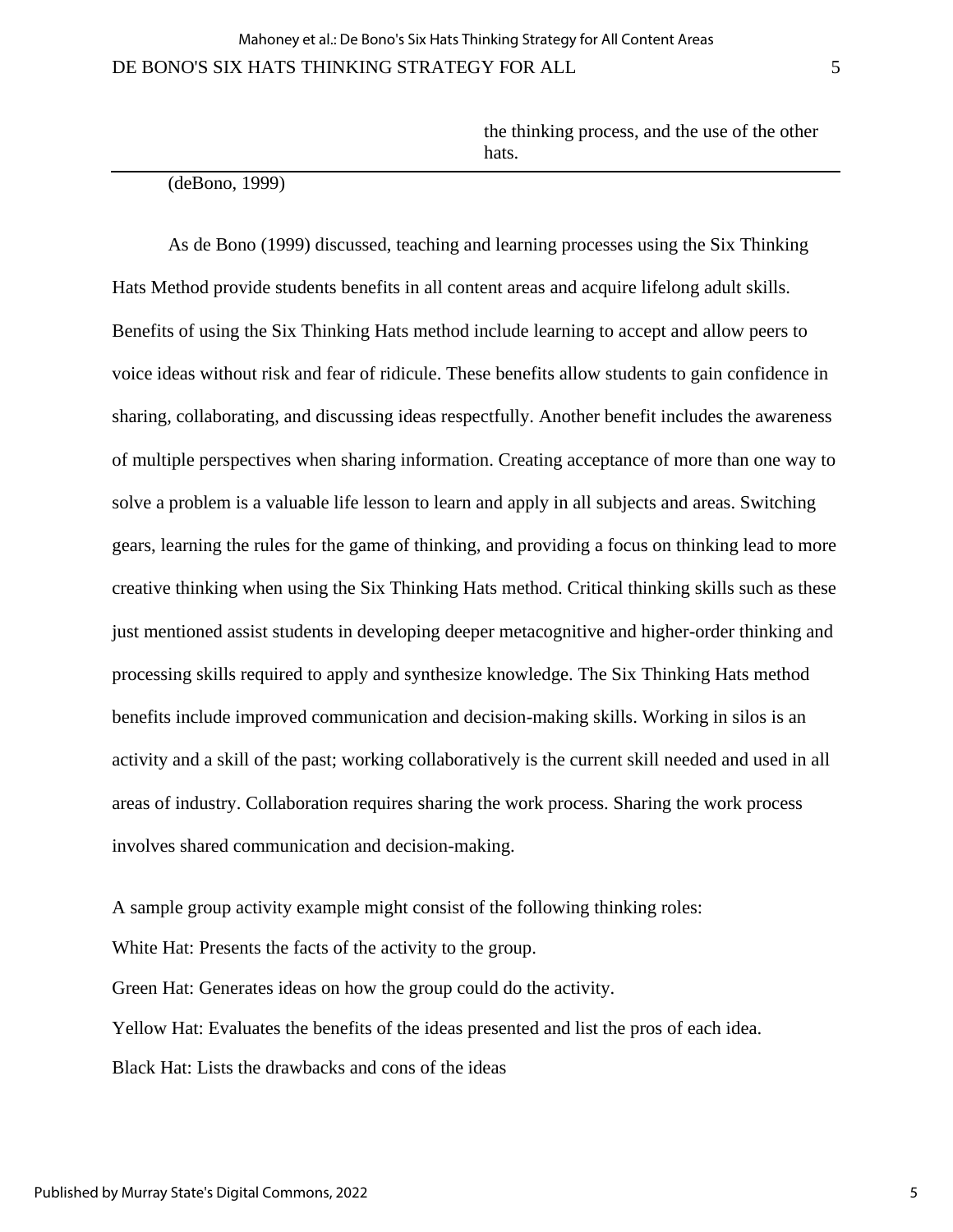Red Hat: Polls everyone for their feelings about the alternative's ideas. likes, and dislikes

Blue Hat: Summarizes and plans who, what, and how the activity will be completed.

### **Literature Review**

Six Thinking Hats provides a limited review of educationally- and theoretically-based research articles to apply to classroom instructional strategies and interventions. However, Gregory and Masters (2012) discussed using the Six Thinking Hats strategy to teach students to use metacognitive mindsets for problem-solving and decision-making. The Thinking Hats framework guides students to discover new ways to speculate and consider other alternatives for completing tasks. Engaging learners to interact with different viewpoints provides growth opportunities and connections for advanced performances and achievements (Gregory & Masters, 2012).

All students working in collaborative groups have a voice using the Six Thinking Hats strategy (de Beer & Whitlock, 2009). Developing cultural diversity lessons can be achieved using the thinking hats strategy by applying "indigenous knowledge" (de Beer & Whitlock, 2009, p. 209) all students bring to the discussions. Indigenous knowledge (IK) is defined as the "sum total of knowledge and skills people possess enabling them to get the most out of their natural environment" (de Beer & Whitlock, 2009, p. 210). Small group discussions using the thinking hats structure provide students the activity to think about topics from other dimensions and different perspectives. Each color hat has a job described and outlined by the characteristics of that particular hat to direct the discussion of the topic. Through the colored hat discussions,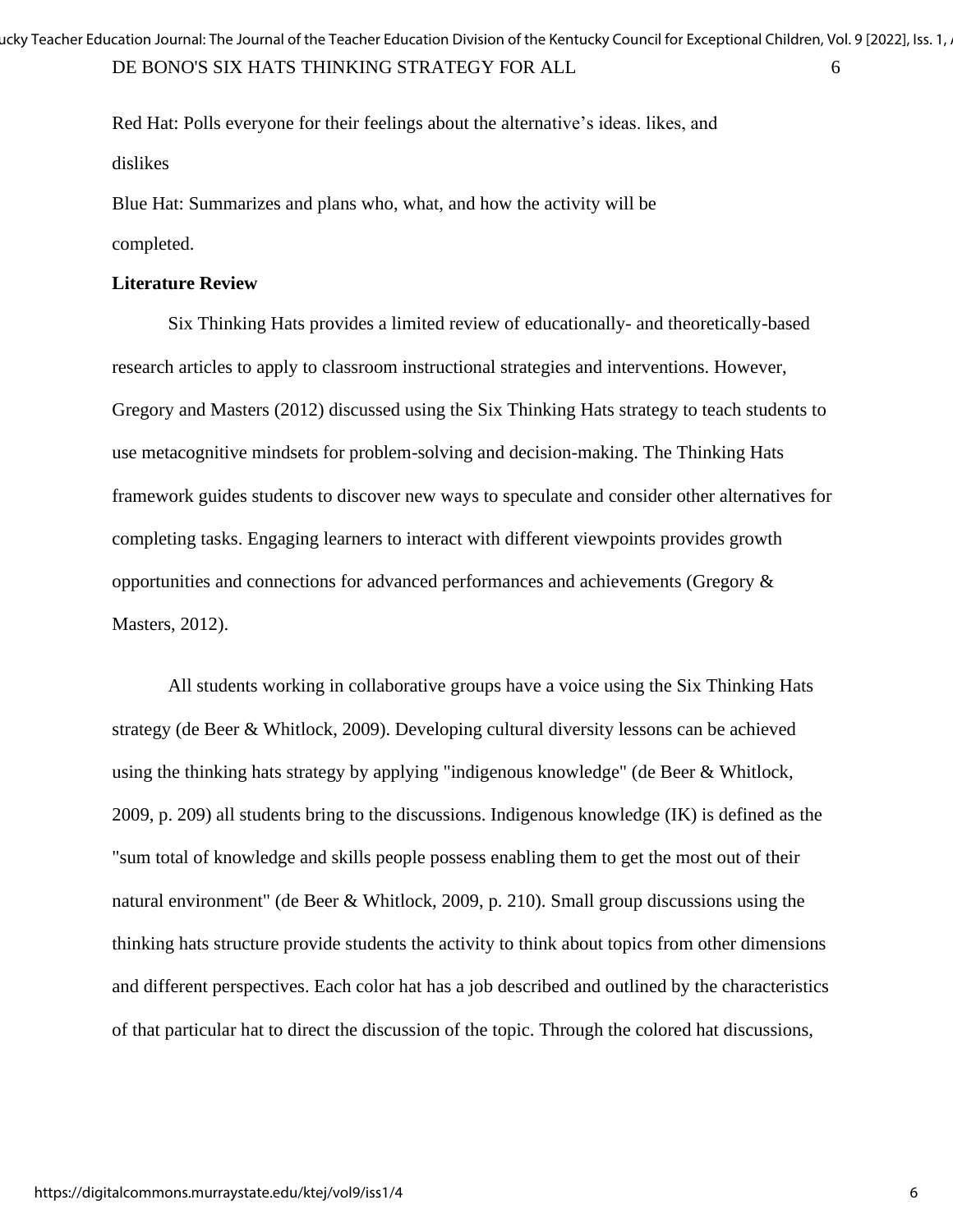students can realize different attitudes and mindsets related to the issues of the activity task (de Beer & Whitlock, 2009).

Teaching and learning lessons and strategies for pre-service students at universities need creative problem-solving applications for collaborative group settings (Paraskeve et al., 2015). The research provided by Paraskeve et al. (2015) suggested all participants wear the same color hat to align thinking in one direction to solve one problem at a time before moving forward with a different colored hat perspective of thinking. When all active participants are thinking in one manner or one direction, many varying backgrounds come into focus, providing an array of suggestions for that area of consideration of the problem. By changing colored hats, everyone can present additional viewpoints for the latter aspect of the problem. After that, participants can follow the sequence of each hat choice.

### **Purpose of the Study**

This two-phase mixed methods study aimed to obtain statistical, quantitative results from a participant sample and follow with the same participant sample to probe further with additional questions. In the first phase of the quantitative research study. Participants of pre-service undergraduate general education and exceptional education teacher candidates and current graduate special education teachers identified which color of the Six Thinking Hats best met their personality. This data was gathered quantitatively to determine how many of each color represented within the group of participants. The second phase of the research study required participants to respond qualitatively to additional questions and to reflect upon the Six Thinking Hats characteristics on how the revelation affected their beliefs about teaching, collaboration with other teachers, and professional strategies for working with students.

7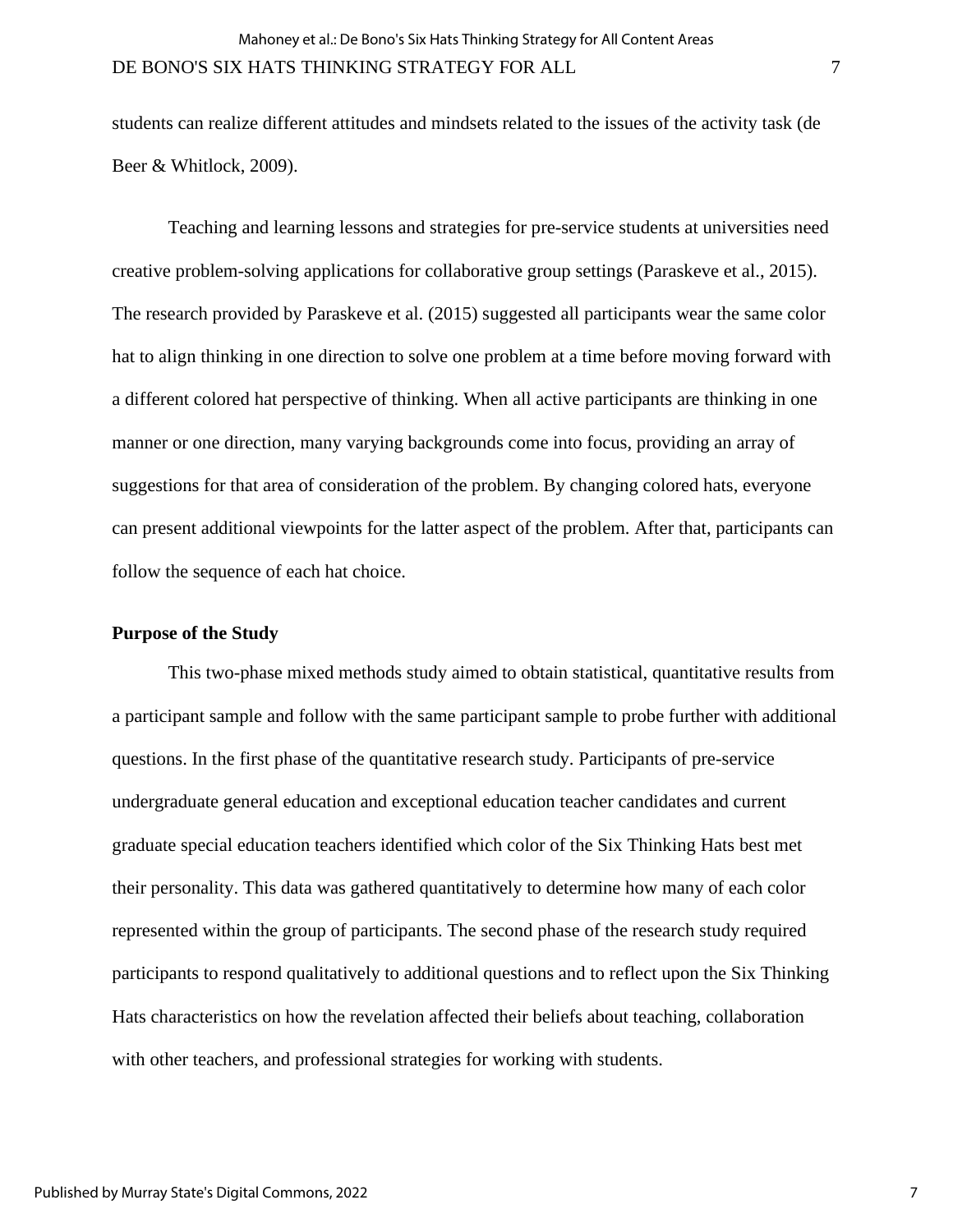A mixed-methods research approach was appropriate for this study because of the qualities of the philosophical guidance and analysis provided from both quantitative and qualitative data collected, conveying clear understandings (Creswell, 2003). Our mixed-methods research study overlaps the disposition expectation areas pre-service teachers and veteran teachers demonstrate through collaborative teaching practices such as acceptance in inclusive environments, responsibility, caring for the tradition of planning lesson planning, and other academic disciplines observed in instructional processes (Creswell, 2003).

#### **Research Questions**

Two central research questions guided this study. Working in collaborative groups as preservice and in-service teachers is key to creating successful lessons and making instructional decisions for optimal student learning. The research questions were selected to support positive collaborations for planning and improving the teaching and learning process in the actual classroom. The co-teaching model is no longer the exception. It is the norm. Therefore, leading to asking the questions of how to make the best pairings of team teachers for the inclusion model of services.

**RQ1**- How does knowing your hat's color influence your ability to collaborate with others?

H1- Knowing the individual color hats of others will assist teachers in a flexible grouping of students.

H2- Knowing the individual color hats of others will assist teachers in working with others.

**RQ 2:** How does knowing the color of your hat influence the way you plan a lesson?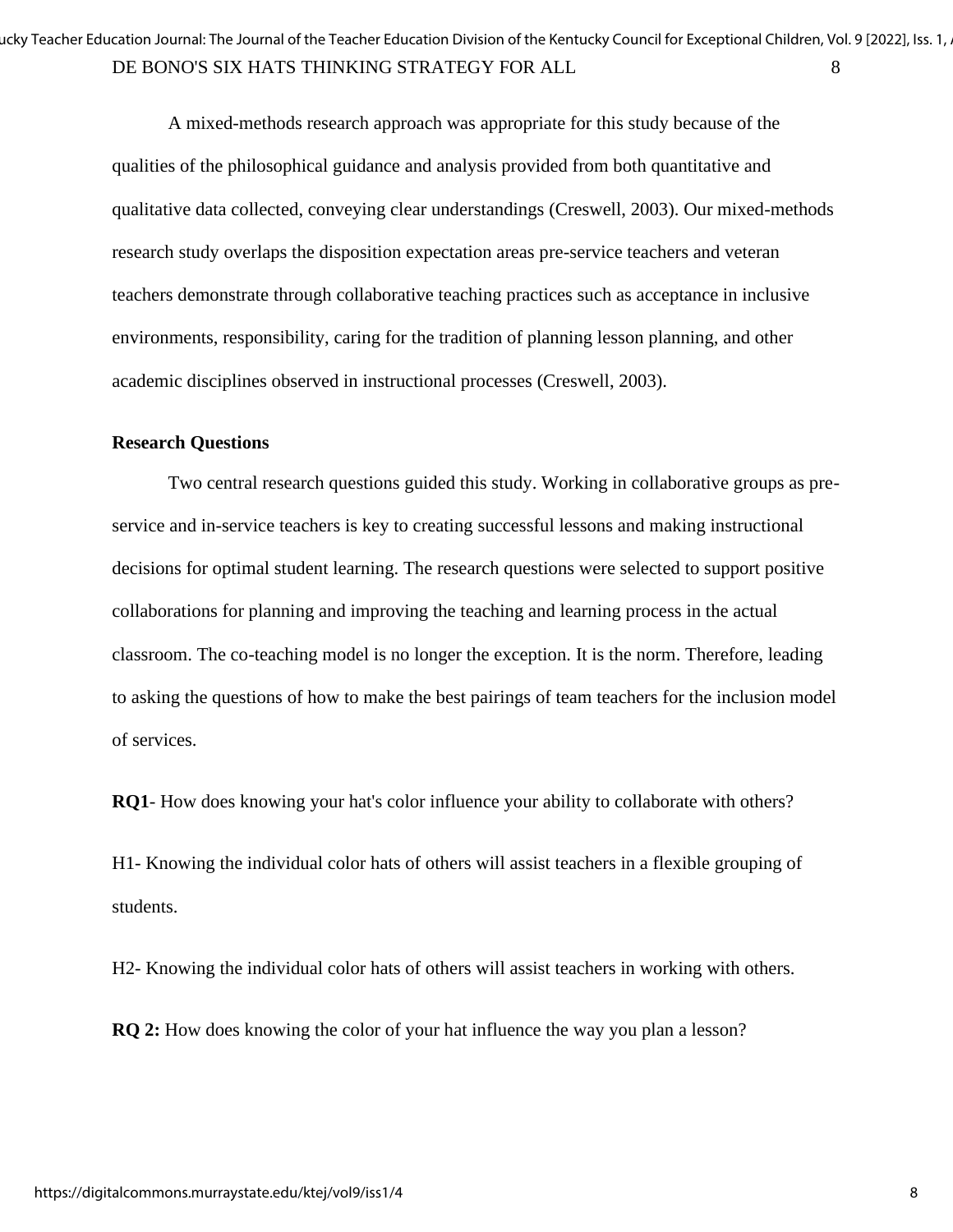H1- Knowing individual color hats of others will assist teachers in writing plans to differentiate for all students.

#### **Methodology**

The method chosen for the study was a mixed method. In this mixed-methods research study, participants were provided an online link to a 5-question survey of questions used to determine the color hat representative of the personal or professional personality based on the questions' chosen responses. The mixed-method research study was most appropriate to review the varied paradigms and philosophical approaches used in the discovery with the follow-up questionnaire. The study required knowing each participant's color hat to make influential collaborative groups. Alternatively, participants needed to evaluate how the thinking hat strategy could be used for grouping and lesson planning in the classroom.

Paradigm shifts with different philosophical thinking about writing lesson plans occurred during this reflective assessment process. After receiving the results of the selected color hat, participants were grouped heterogeneously in collaborative lesson planning work teams. These teams worked together to plan a math lesson from the thinking that colors different perspectives. Finally, each participant was asked to reflect upon how this color hat characteristic applies to teaching and collaborating with colleagues within the classroom setting.

#### **Participants**

The participants in the study were undergraduate, pre-service students in the Elementary Education Certification Program, the Learning Behavior Disabilities and Elementary or Middle school dual certification program, and current in-service graduate students in the Master of Education Special Education program. Participants were provided an electronic questionnaire to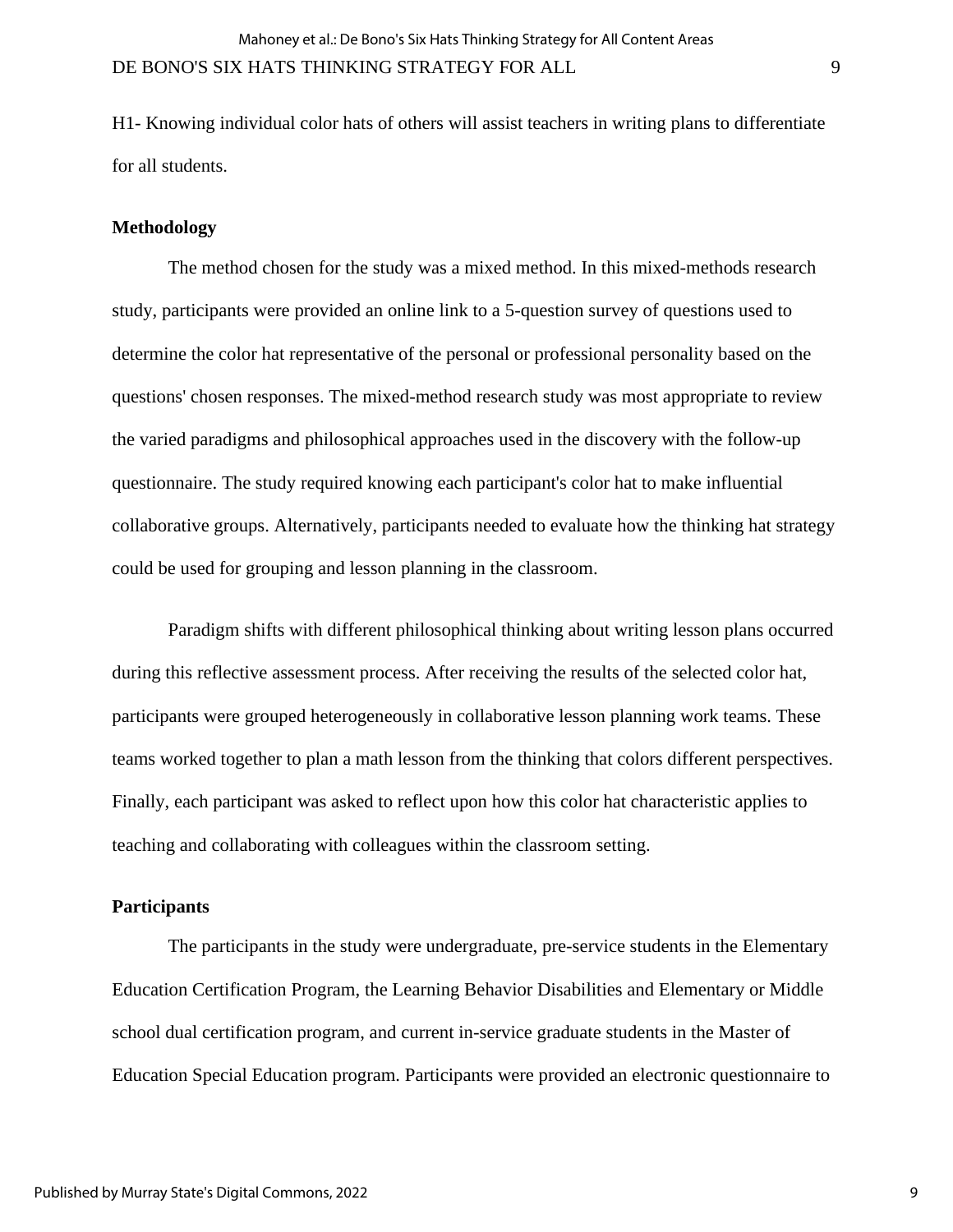participate in the class activities. Students were awarded points for taking the questionnaire but were not penalized if they decided not to take the questionnaire. Participation was strictly voluntary. Five male and 97 female participants were in this study. Of these participants, 84 were undergraduates, and 18 were graduate students. Some of the undergraduate students participated in multiple classes. Their data was only counted once. Students were provided an instructional Microsoft Powerpoint explaining the Six Thinking Hats strategy before taking the survey. Institutional Research Board approval (see appendix) was provided for this research study. Not everyone in the study responded to the additional questionnaire.

### **Application of Strategy**

Using the Six Thinking Hats Strategy in the educational classroom has two possibilities. One way to use the strategy is to use it collaboratively, and the other way to use it is individual. Students need to learn to work together collaboratively; therefore, the Six Thinking Hats strategy provides a structure for working together in the decision-making process. Individually, students can learn to view the decision-making process from all color hat viewpoints and characteristics. Kalelioglu and Gulbahar (2014) mentioned, "With the Six Thinking Hats instructional techniques, students share ideas about the problem from different perspectives according to the hat they are wearing" (p. 252).

Planning active and engaging lessons requires purposeful thought concerning all elements from the beginning of the interest and background building to the final summative assessment. Better lessons are planned when a collaborative group of teachers approaches the process by using the thinking hats strategy. The White Hat thinking guides teachers to look at the essential information, facts, and standards that must be taught that are true and can be checked (de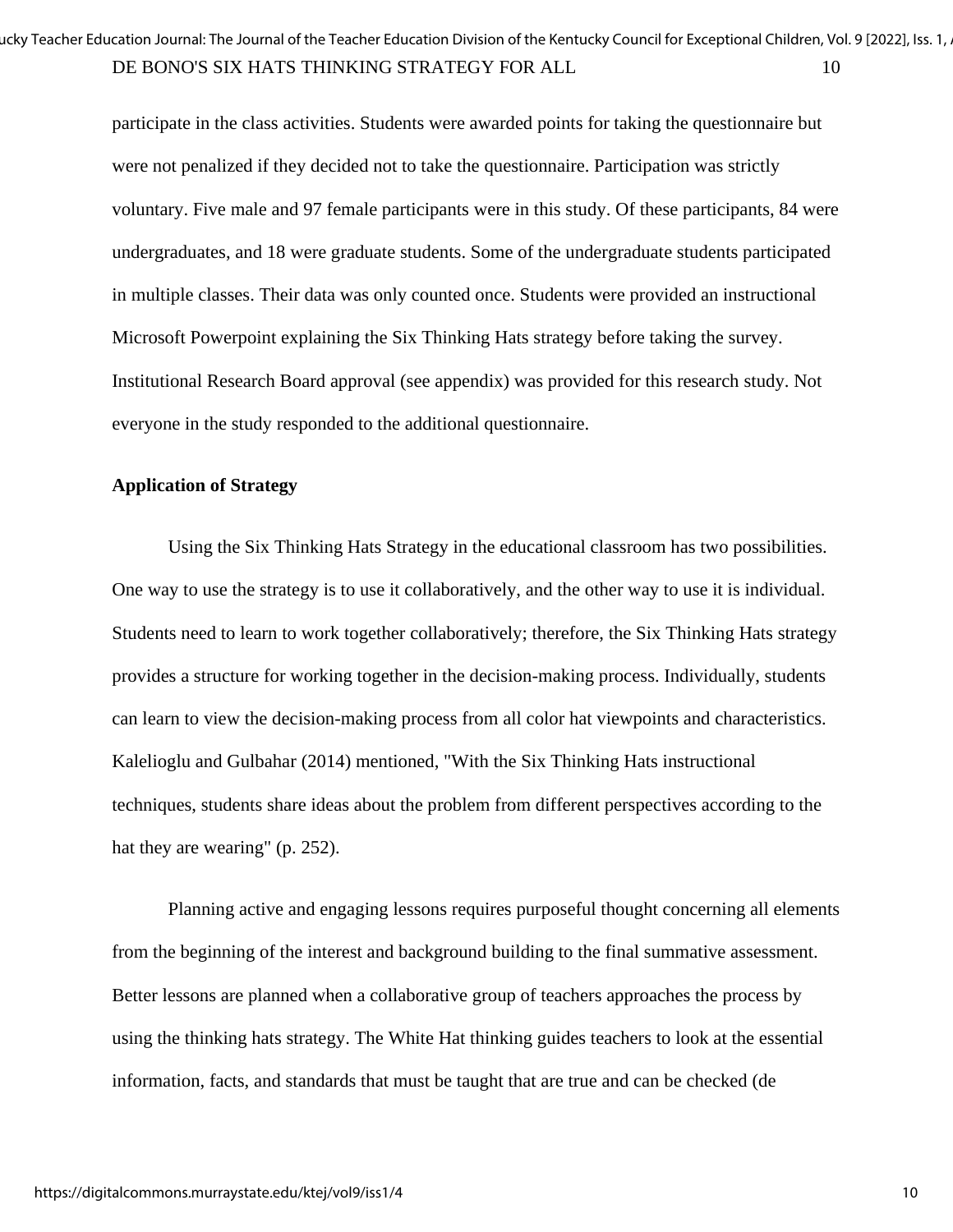Bono,1999). After determining the standards to be addressed, Black Hat thinking, the basis of critical thinking, leads the planning stage to question the strengths of the evidence being taught, the conclusions drawn from the evidence presented, and the assessments to determine the learning of the information (de Bono,1999). Teaching, learning, and demonstrating knowledge gained are essential aspects of the planning process. White and Black hat thinking guides this part of the planning process.

The next phase of planning concerns differentiating instruction for struggling students. Green Hat thinking is interested in the creative alternatives used for scaffolding instruction and differentiating lesson plans for students with disabilities. This thinking strategy involves arranging research-based intervention choices to meet the various needs of the different disabilities in the inclusion classroom. The Yellow Hat thinking is optimistic and ensures these ideas are implemented. Yellow Hat's thinking is constructive and optimistic. Differentiating instruction can be overwhelming and frustrating; therefore, Yellow Hat thinking can help contribute positive collaboration and viewpoints for planning and implementing these strategies.

The final stages of lesson planning use Blue and Red hat thinking strategies. Blue Hat thinking involves facilitation and organization. Red Hat thinking involves emotions and intuition. Teachers are the facilitators of all the lessons implemented within the classrooms. All special education and general education teachers plan and implement lessons; therefore, are the facilitators using Blue Hat thinking to teach. Lessons do not always go exactly as planned. Teachers must learn to be flexible. Using teacher's intuition, Red Hat thinking helps teachers learn to combine both Blue and Red Hat thinking to keep the lesson moving forward and students learning. Red Hat thinking and teaching involves student reactions to the lesson, the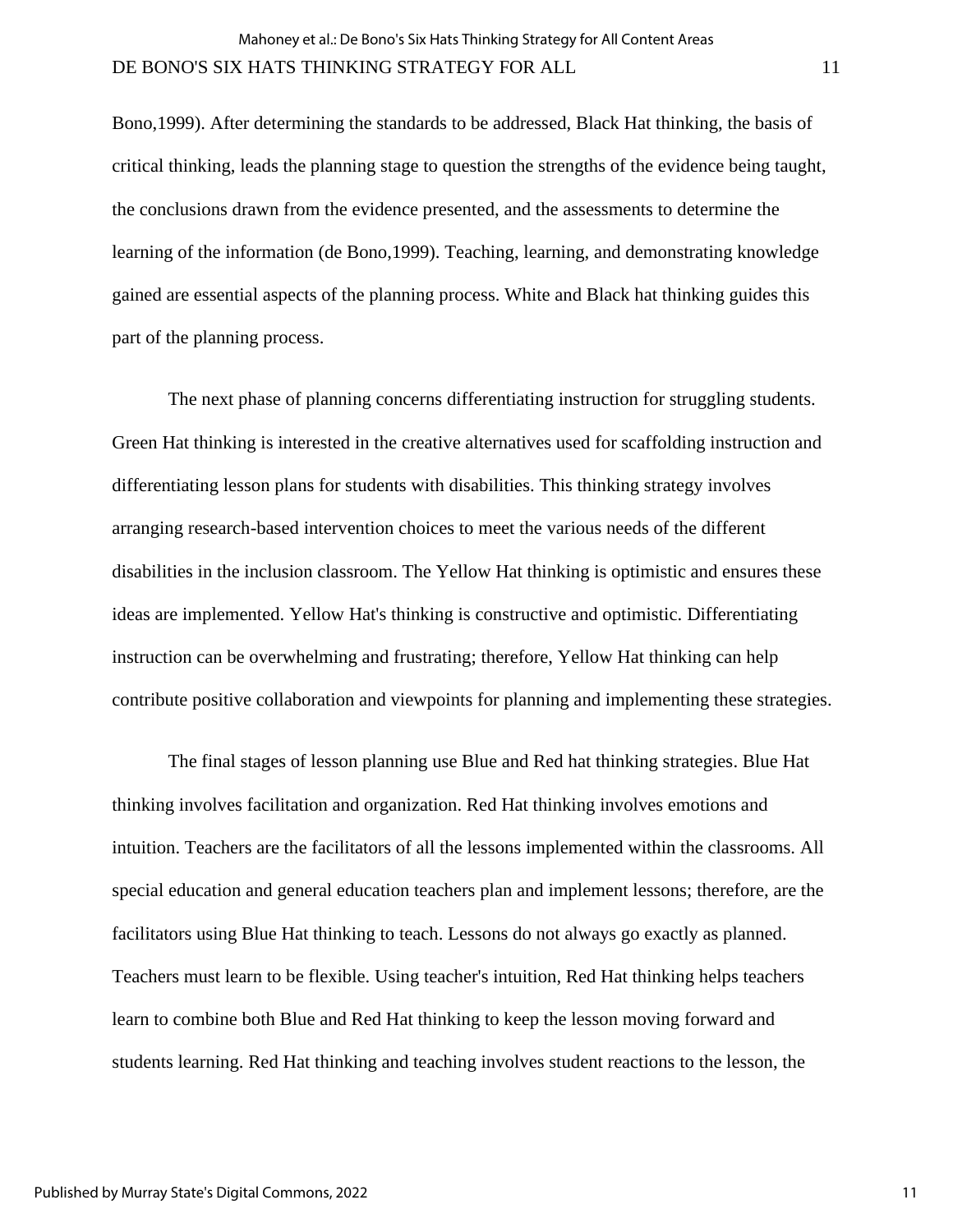delivery of the lesson, confusions, teacher reactions, and fears. Teaching involves many factors. Teachers must plan effectively to meet the needs of all students in an often-diverse classroom setting.

Activities and lessons require teachers follow curriculum guides and state standards to ensure students are taught elements to be assessed. Gunter, Estes, and Mintz (2007) reported that teachers should follow these general steps of instructional planning: "study state standards, collect and reflect on student needs, define objectives in the form of what you want students to understand and do, construct assessments, create lessons supporting students, and use a variety of instructional models" (pp. 1-2). Reflection and questioning are two aspects teachers can implement into daily lesson planning. Three areas of concern for questions and reflection are curriculum, what to be taught, instruction, how to teach, and student needs.

Gunter, Estes, and Mintz (2007) shared, "Educational goals are general statements of intent that reflect 1) the nature of learning, 2) the needs of learners, and 3) the societal purpose of schooling, usually expressed in terms of learning standards" (p. 3). When planning the educational goals of the lessons of the units provided in the curriculum guides, teachers must consider student learning styles, student learning needs, and the state's expectations to be assessed on examinations. Students should be the main focus of all teacher planning and instruction. According to Tomlinson and McTighe (2006), our elements of effective classrooms are "students, environment, content, and instruction" (p. 2) as "all students benefit from and are entitled to a curriculum that develops and deepens their understanding" (p. 4). Instructional organization and planning must take the students, the classroom environment, the curriculum content, and the instructional methods and strategies into serious consideration for achieving

12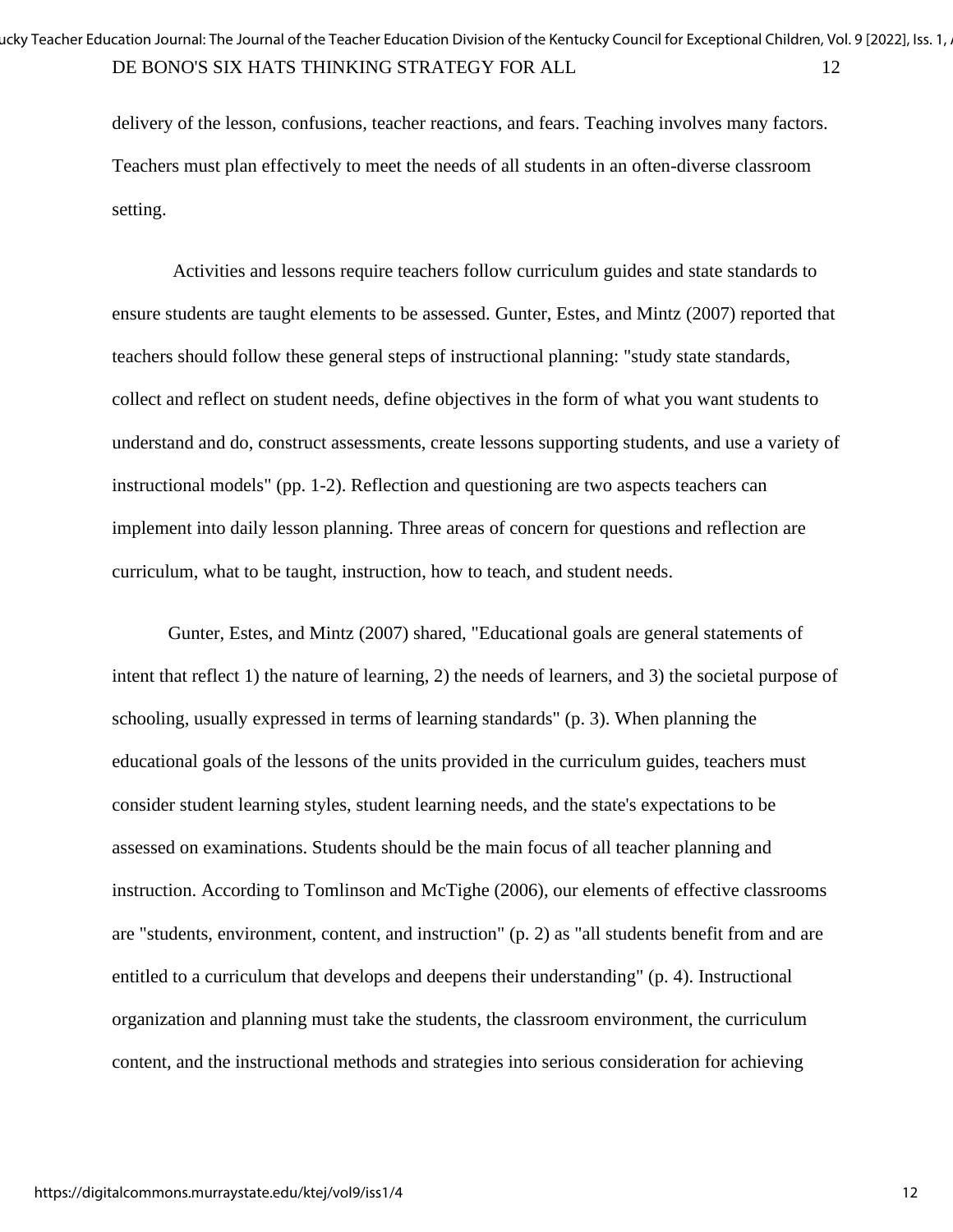academic success. Great teachers plan for students they will be reaching and teaching, where they will be delivering this instruction, what skills and lessons they will be delivering, and how the lessons and skills will be delivered.

Marsh and Willis (2003) discussed curriculum components that teachers should reflect on when planning each lesson for all student abilities and levels. Seven components are provided, including "instructional objectives, skills, knowledge, materials, integration, values, and testing" (pp. 258-259). Teachers develop questions to ensure thorough planning occurs and all possibilities have been covered during each lesson's planning and organization time.

#### **Data**

Data for this research study was collected after students took the online web-provided Six Thinking Hats survey. Students responded to a written prompt in Canvas (the learning management system) to explain the color hat received after taking the survey and why it was perceived as the appropriate hat choice to fit their teaching personalities. The chart below (Table 2) represents the number of students per class and the color hat representations completed by the survey. As demonstrated in the data graph below (Figure 1), most students identify with Green, Yellow, Red, and Blue hats. Out of all hat choices and students, only one was considered a White hat thinker (1%). Thirteen out of 96 (14%) were Black hat thinkers. Green hat thinkers comprised 21 out of 96 students (22%). Eighteen out of 96 (19%) were Yellow hat thinkers. Red hat thinkers comprised 17 out of 96 (18%) thinkers. Finally, blue hat thinkers made up the most significant percentage of thinkers at 27 out of 96 and 28% of students. Knowing your color is the first step in answering the first research question: How does knowing your hat's color influence your ability to collaborate with others?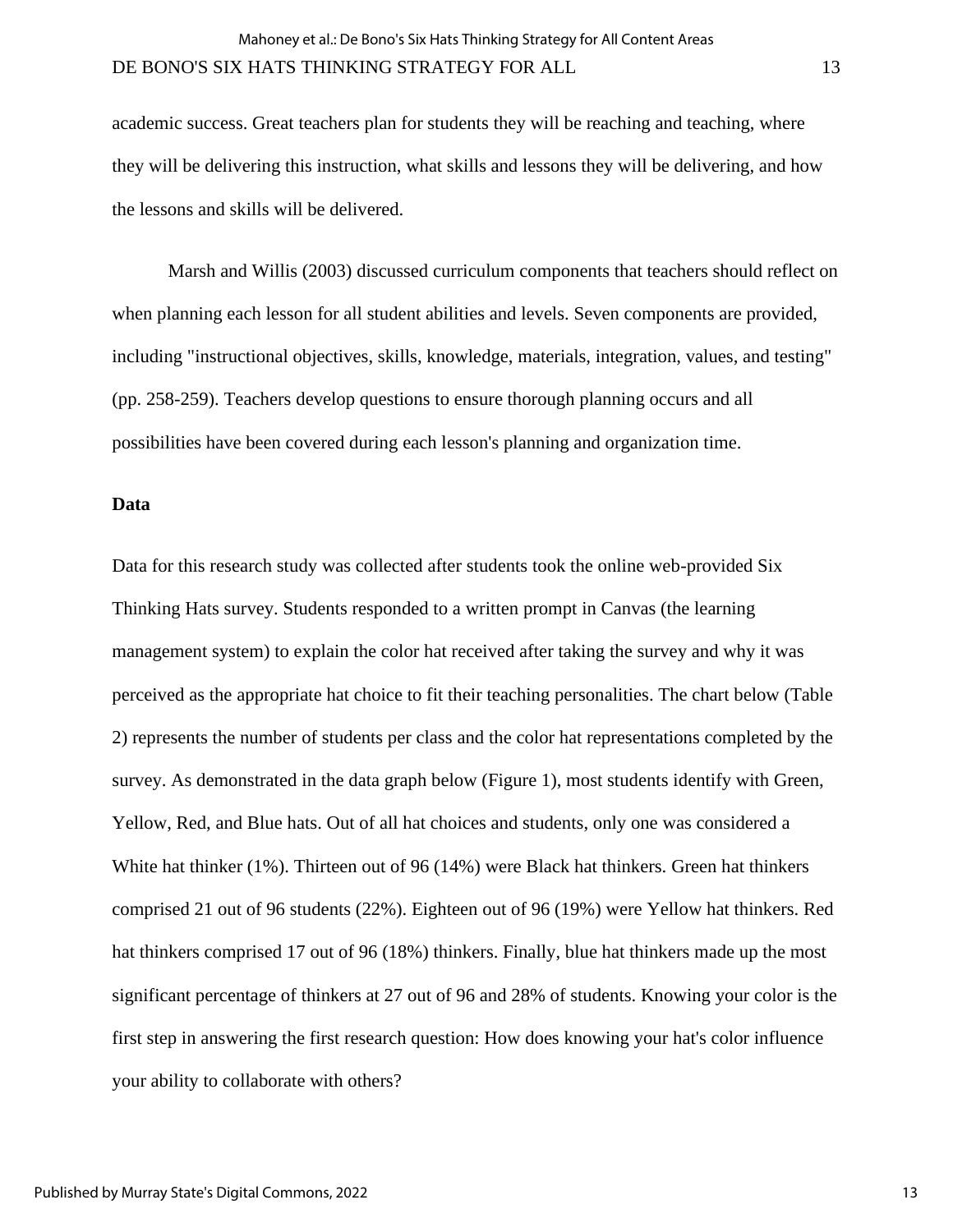| Class   | Total # of<br><b>Students</b> | Green<br>Hat   | Yellow<br>Hat  | Red Hat        | <b>Blue Hat</b> | <b>Black</b><br>Hat | White<br>Hat   | Types of<br>classes      |
|---------|-------------------------------|----------------|----------------|----------------|-----------------|---------------------|----------------|--------------------------|
| Class A | 20                            | 5              | $\overline{2}$ | $\overline{2}$ | 7               | $\overline{4}$      | 0              | (undergrad<br>only Elem) |
| Class B | 16                            | $\overline{2}$ | 3              | 5              | 4               | $\mathbf{1}$        | $\overline{1}$ | undergrad<br>only Elem   |
| Class C | 10                            | $\overline{2}$ | $\mathbf{1}$   | 3              | 3               | $\mathbf{1}$        | $\pmb{0}$      | (undergrad<br>only SED)  |
| Class D | 21                            | 5              | 4              | $\overline{2}$ | 6               | $\overline{2}$      | $\pmb{0}$      | (hybrid UG<br>& G SED)   |
| Class E | 29                            | $\overline{7}$ | 5              | 5              | $\overline{7}$  | 5                   | $\mathbf 0$    | (undergrad<br>SED)       |
| totals  | 96                            | 21             | 18             | 17             | 27              | 13                  | $\mathbf 1$    |                          |
| %       |                               | 22%            | 19%            | 18%            | 28%             | 14%                 | 1%             |                          |

Table 2: Distribution of Hat Colors in 5 University Classes

**Figure 1 Percentages of Class Color Hat Totals** 

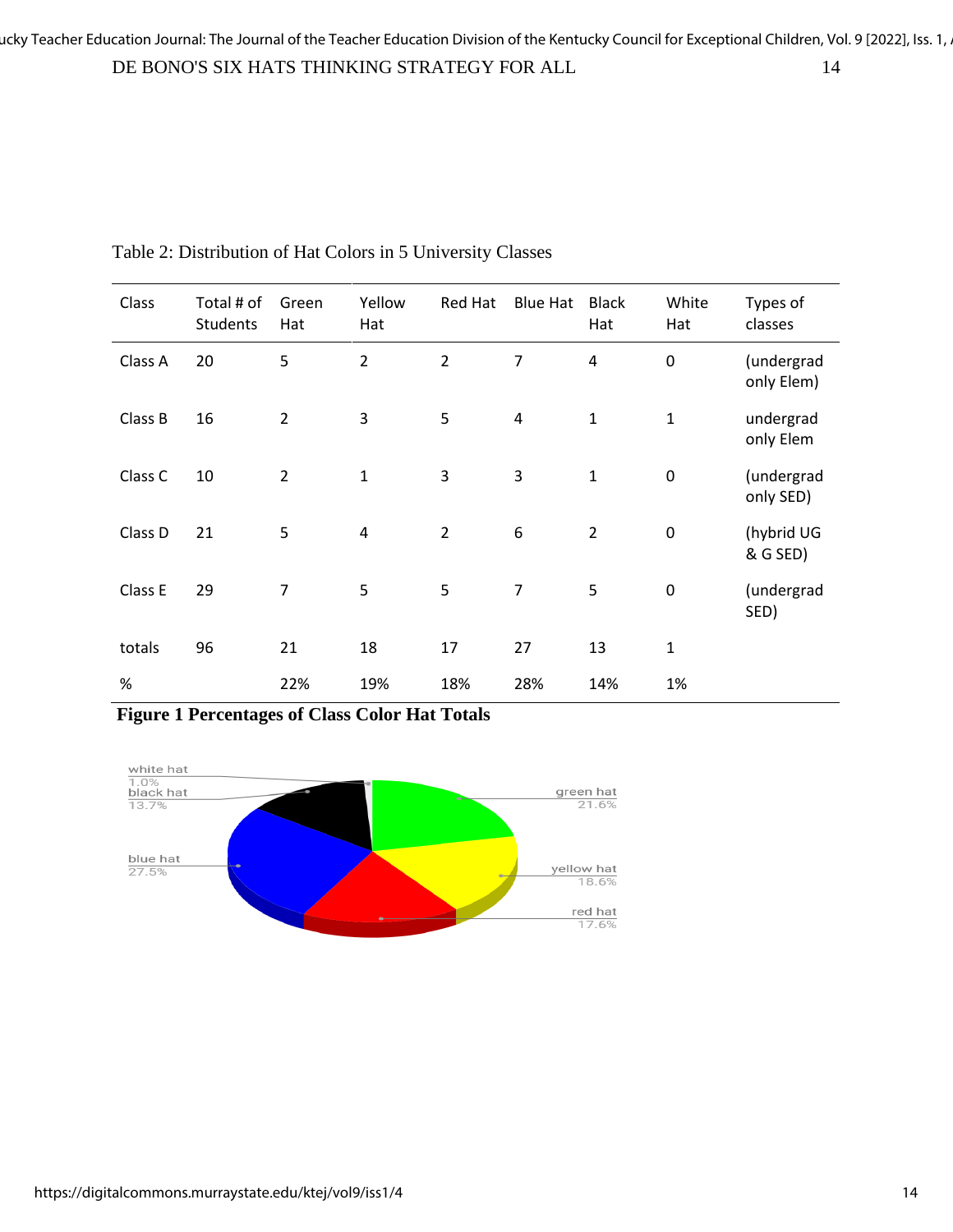Students were then asked to respond to an additional set of questions (see appendix) related to the Six Thinking Hats survey by collaborating, grouping students, lesson planning, choosing hat colors, and working relationships. The quantitative and qualitative data were sorted and analyzed to understand how and why students responded in the manner completed to reveal answers to our research questions. Their thought versus actual color hat data is presented in the data chart below (Table 3). This information provided an insight into their perceptions about the color hat received versus the color hat they thought they would receive. As identified below in Table 3, the participants perceived their color hat would be one color prior to taking the survey, and the results from the survey demonstrated an entirely different color hat. This insight helped the participants reflect upon how perceptions can be incorrect and more data is needed prior to making a final decision, especially regarding students, placements, groupings, and interventions.

| Perceived: Actual     | Number         |
|-----------------------|----------------|
| Blue to blue          | 11             |
| Green to green        | 10             |
| Red to red            | 9              |
| Yellow to yellow      | 9              |
| White to white        | $\overline{2}$ |
| <b>Black to black</b> | 5              |
| Other combinations    | 50             |

**Table 3 Perceived Color as Compared to Actual Color**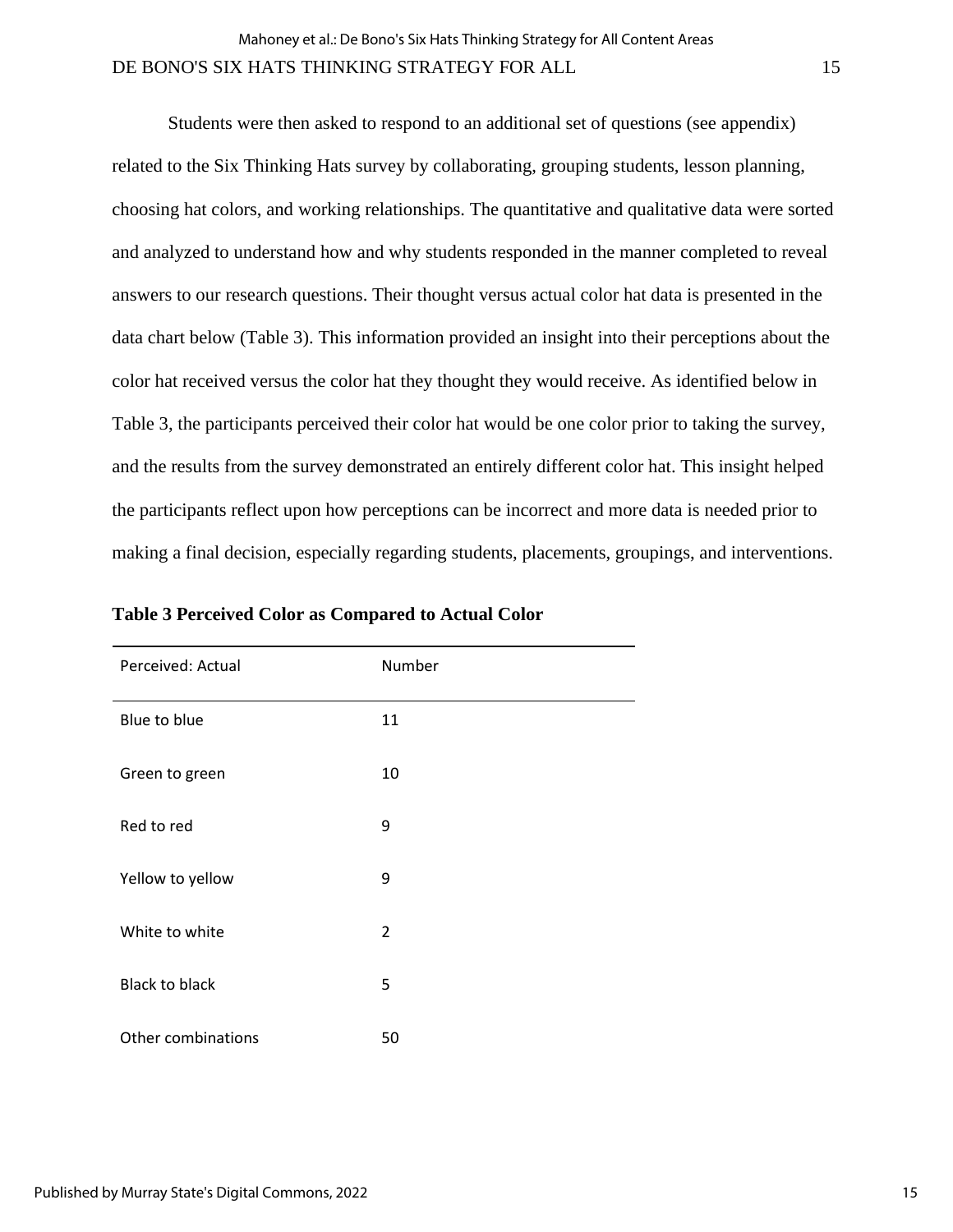| total | 96 |
|-------|----|
|       |    |

According to the qualitative data reviewed and analyzed as represented by the chart below (Table 4), Blue hat thinkers believe in collaborating with green, white, and yellow hat thinkers. Green hat thinkers can collaborate best with yellow, red, white, and blue hat thinkers. Red hat thinkers will collaborate best with yellow, green, and blue hat thinkers.

Yellow hat thinkers will collaborate best with green and blue hat thinkers. White and black hat thinkers are rare and will collaborate best with blue and yellow hat thinkers. Reviewing this information and knowing the hat color provided insights concerning collaboration partnerships and grouping students for project-based learning. Teachers need to be cognizant of which students work best together. Placing high achieving students with low achieving students may not always be the best pairings for the planned learning project. Teachers need to ask and think about the collaborative project's instructional standards and learning outcomes. Content is not the only purpose for education; social, emotional, and life skills are the hidden curriculum skills taught throughout the educational realm to prepare students for life after public education.

| <b>Blue Hats</b><br>work best<br>with | <b>Green Hats</b><br><b>Work best</b><br>with | <b>Red Hats</b><br>work best<br>with | <b>Black Hats</b><br>work best<br>with | <b>White hats</b><br>work best<br>with | <b>Yellow Hats</b><br>work best<br>with |
|---------------------------------------|-----------------------------------------------|--------------------------------------|----------------------------------------|----------------------------------------|-----------------------------------------|
| White- 7                              | White-3                                       | White-2                              | White- 0                               | White-1                                | White-1                                 |
| Green 8                               | Green 3                                       | Green 3                              | Green 6                                | Green 0                                | Green 7                                 |
| Yellow-6                              | Yellow- 6                                     | Yellow-9                             | Yellow-2                               | Yellow-0                               | Yellow-1                                |

**Table 4: Collaboration Information Qualitative Data**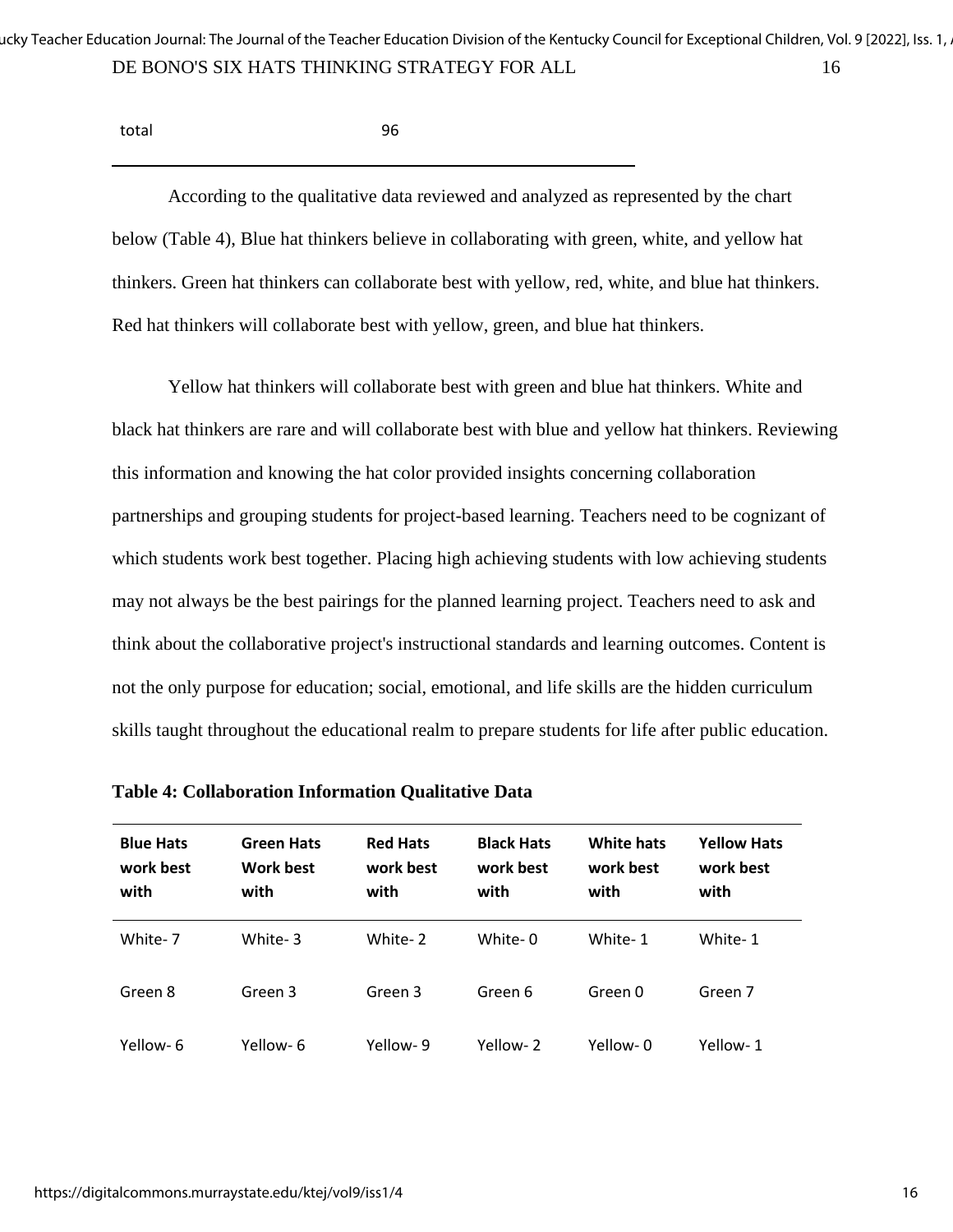#### DE BONO'S SIX HATS THINKING STRATEGY FOR ALL 17

| Red-1   | Red-4    | Red -0   | Red -0   | Red -0   | Red-0    |
|---------|----------|----------|----------|----------|----------|
| Blue-1  | Blue-3   | Blue-4   | Blue-2   | Blue-1   | Blue-4   |
| Black-1 | Black -1 | Black -0 | Black -0 | Black -0 | Black -1 |

#### **Planning Lessons Information Qualitative Data**

Planning lessons is a difficult task, and planning for students to be in small groups or flexible learning groups is frequently one of the most complex parts of a teacher's job. Putting students together requires a unique level of dynamics. The use of small class learning stations in co-teaching and collaborative working environments requires that teachers plan effectively and efficiently and know which students can work together to learn accordingly? From the information below (Table 5), the data suggest whether students take the quiz depends upon the activity and the child. Other suggestions include Green & White, Blue & White, Red & White, and Yellow & Black pairings. Another suggestion is not to pair two of the same color hats together. Using the Six Thinking Hats survey information provides teachers with another strategy of planning for differentiation to meet all students' needs by thinking about their particular color hat identity. Knowing the color hat identity reveals how the student will organize and receive information. Knowing each teacher's color hat may reveal how the teacher plans and teaches.

The inclusive classroom provides special education and general education teachers opportunities to co-teach in multiple modalities. The Six thinking hats survey provides an insight into the working relationship of two paired teachers and how these two teachers might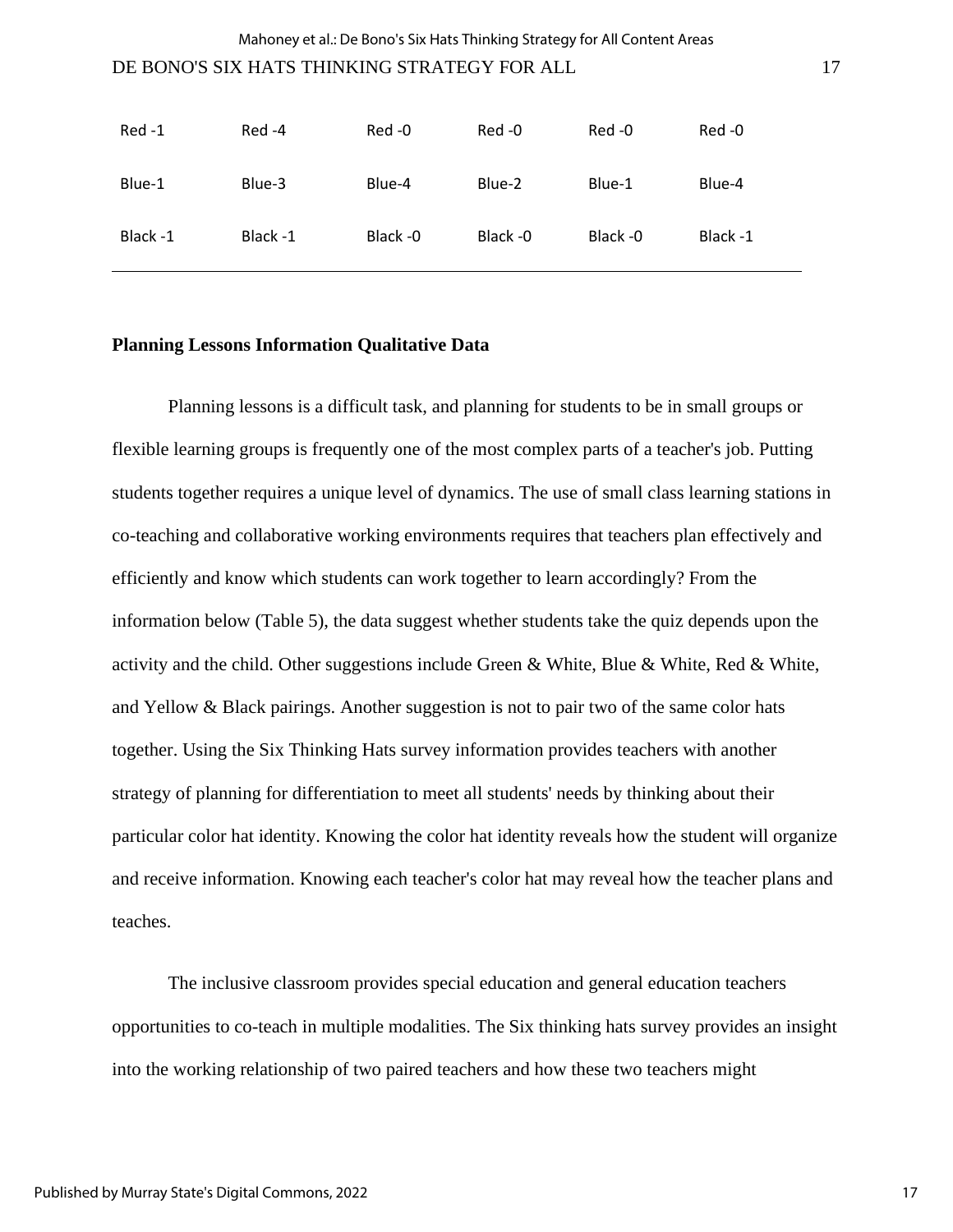compliment or criticize the working habits of each other. Respondents' comments confirmed our hypothesis with statements such as "Pairing green and white hats to work together would provide a creative and a concrete factual element for planning and the two would have endless possibilities of ideas to provide for student activities". Many other respondents commented, "pair students together that would balance each other out such as opposites like red and white hats for the emotional and factual; black and yellow for the positive and judgmental; and blue and green for the organized and the creative sides". This was a common pairing comment made throughout the reflections, and another one to help make this determination was to have the students take the quiz if age-appropriate.

Reflections from the participants-initiated discussions with the classroom concerning group planning and the questions related to what if there are too many of one color within the group? What happens when you have too many blue thinkers organizing and leading the team and not enough of the colors to complete the rest of the tasks needed to get everything planned? The discussions revealed the need for everyone to learn to adapt to other thinking hat roles and not to only remain in one thinking hat mode. As teachers, we must help all our students learn to think in all the hat colors and learn to use multiple color modalities of thinking to problem-solve.

Using de Bono's thinking hat's strategy should be used and can be used in various content areas. Teachers can physically wear different color hats to help remind students of the mindset of thinking for the day in problem-solving related to the topic and create scenarios and activities to be discussed and completed. DeBono's thinking hats strategy creates a well-rounded, scientifically based researcher for our future student population.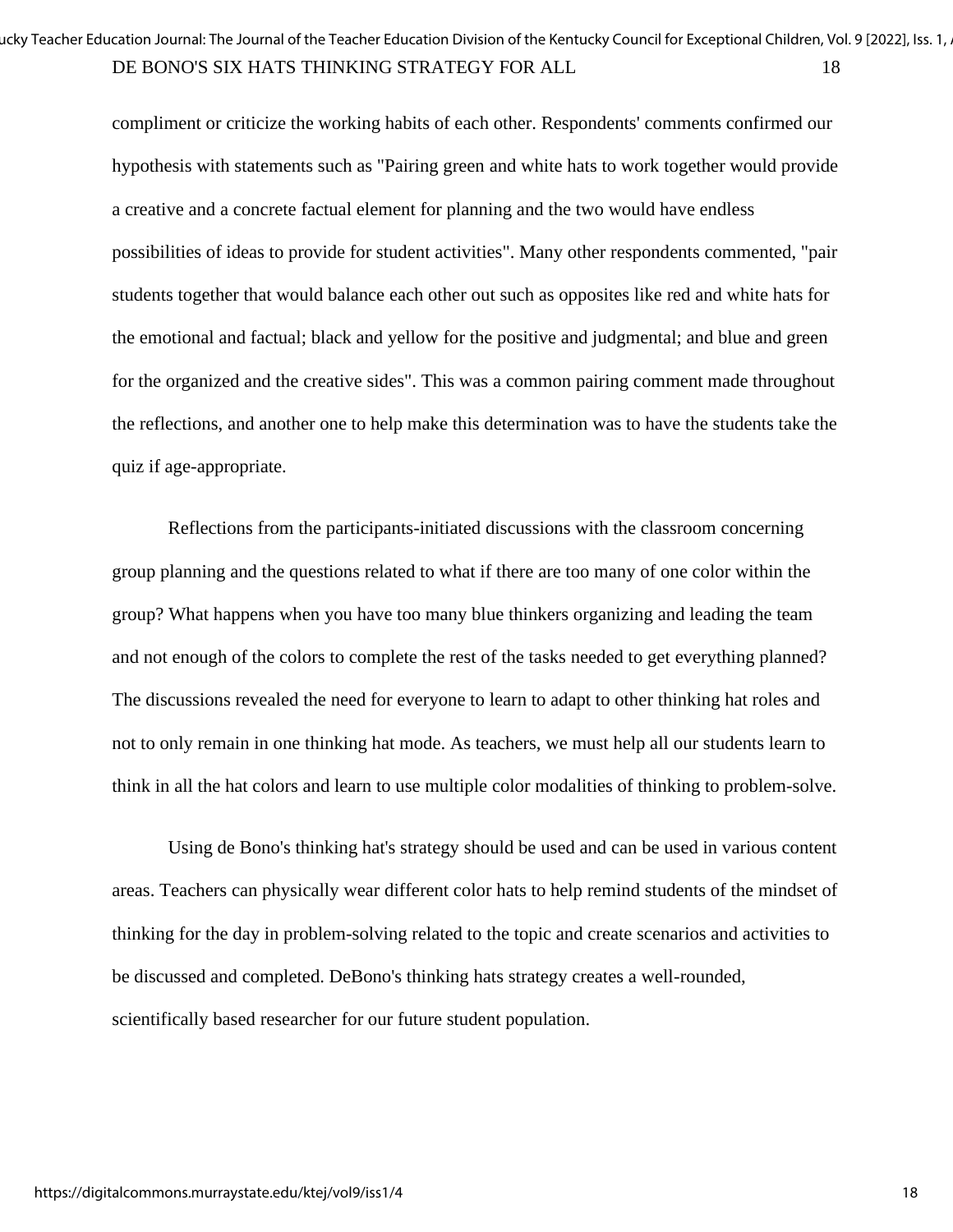DE BONO'S SIX HATS THINKING STRATEGY FOR ALL 19

# **Table 5 Thinking Hat Pairing**

| <b>Blue Hats plan</b><br>best with | Green Hats plan<br>best with     | <b>Red Hats</b><br>plan best<br>with | <b>Black Hats</b><br>plan best<br>with | <b>White hats</b><br>plan best<br>with | <b>Yellow Hats</b><br>plan best with |
|------------------------------------|----------------------------------|--------------------------------------|----------------------------------------|----------------------------------------|--------------------------------------|
| Green & white<br>$-2$              | Blue & green 6                   | Black &<br>white 3                   | Green &<br>white 2                     | Yellow &<br>black                      | NO Two hats<br>same color            |
| Red & white 4                      | Blue & yellow -1                 | Blue &<br>white 2                    | Black &<br>yellow 3                    | Yellow and<br>green                    |                                      |
| Blue & white -<br>3                | Black red & yellow<br>1          | Black &<br>green-1                   | Blue & black<br>2                      |                                        | Depends on<br>child/activity         |
| Black & white<br>1                 | White/red/black<br>& yellow      | Green &<br>white-1                   | Red & green<br>2                       |                                        | Blue & green 3                       |
| Green/blue &<br>white 2            | Blue & white-2                   | Yellow &<br>green -2                 | White &<br>blue 2                      |                                        | Blue & white 2                       |
| Yellow & white<br>1                | Green & white -3                 | Yellow &<br>blue-1                   | Depends on<br>child                    |                                        | Yellow & green<br>$\mathbf{1}$       |
| Black & yellow<br>3                | Yellow & black - 1               | Green &<br>$red-1$                   | black &<br>green 1                     |                                        | White yellow &<br>red                |
| Red & green -3                     | Green & yellow-2                 | Green &<br>blue-2                    | green &<br>yellow 1                    |                                        | Black blue &<br>green 2              |
| Black & green<br>2                 | Green & black -4                 | Blue & red-<br>$\mathbf{1}$          | red &<br>yellow                        |                                        | White & black                        |
| Blue & green 3                     | Red & yellow-1                   | Yellow &<br>$red -2$                 | black &<br>white                       |                                        | Yellow & black                       |
| $-2$                               | Yellow & green White & yellow -1 |                                      |                                        |                                        | white & green                        |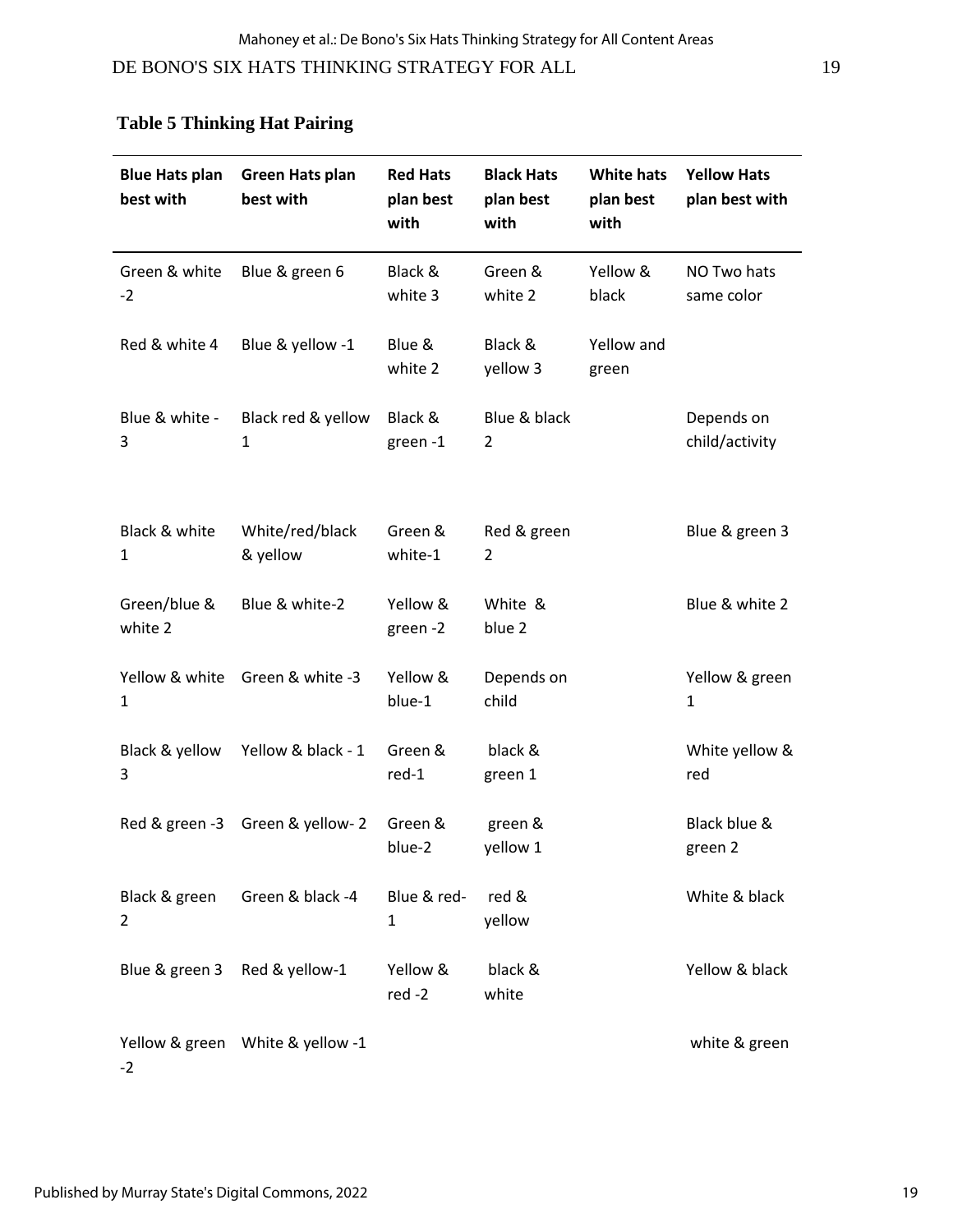DE BONO'S SIX HATS THINKING STRATEGY FOR ALL 20 ucky Teacher Education Journal: The Journal of the Teacher Education Division of the Kentucky Council for Exceptional Children, Vol. 9 [2022], Iss. 1, .

Blue & red -2

NOT 2 of same color

#### **Discussion / Findings**

Teaching requires critical and flexible thinkers. Educators teaching all grades and ability levels switch between different colored hats when using thinking skills throughout the instructional day to ensure all arising issues are addressed in a calm and assertive manner. After learning about and taking the Six Thinking Hats survey, each participant revealed an aha moment. Moments repeatedly shared included the following: "The green hat could come up with creative ideas, and the blue hat would be good at processing exactly how to put the green hat's idea into action" or "pair the blue hat and green hat together so one student can come up with some great ideas and the other student can help the creative student put it all together in an organized way". These responses are the comments regarding blue and green hats working together, which confirm the hypothesis and results from the research questions.

The results of the Six Thinking Hats research study revealed that knowing the color hat provides participants with a deeper understanding of their personality; therefore, from a collaborative viewpoint, these participants can identify students and colleagues with whom they can work well and those students and colleagues whom they will not work well. Lesson planning using the Six Thinking Hats strategy may assist teachers in critically determining groups of students and diverse interventions and approaches to meet all students' needs. Teachers may be more effective and efficient using the Six Thinking Hats strategy.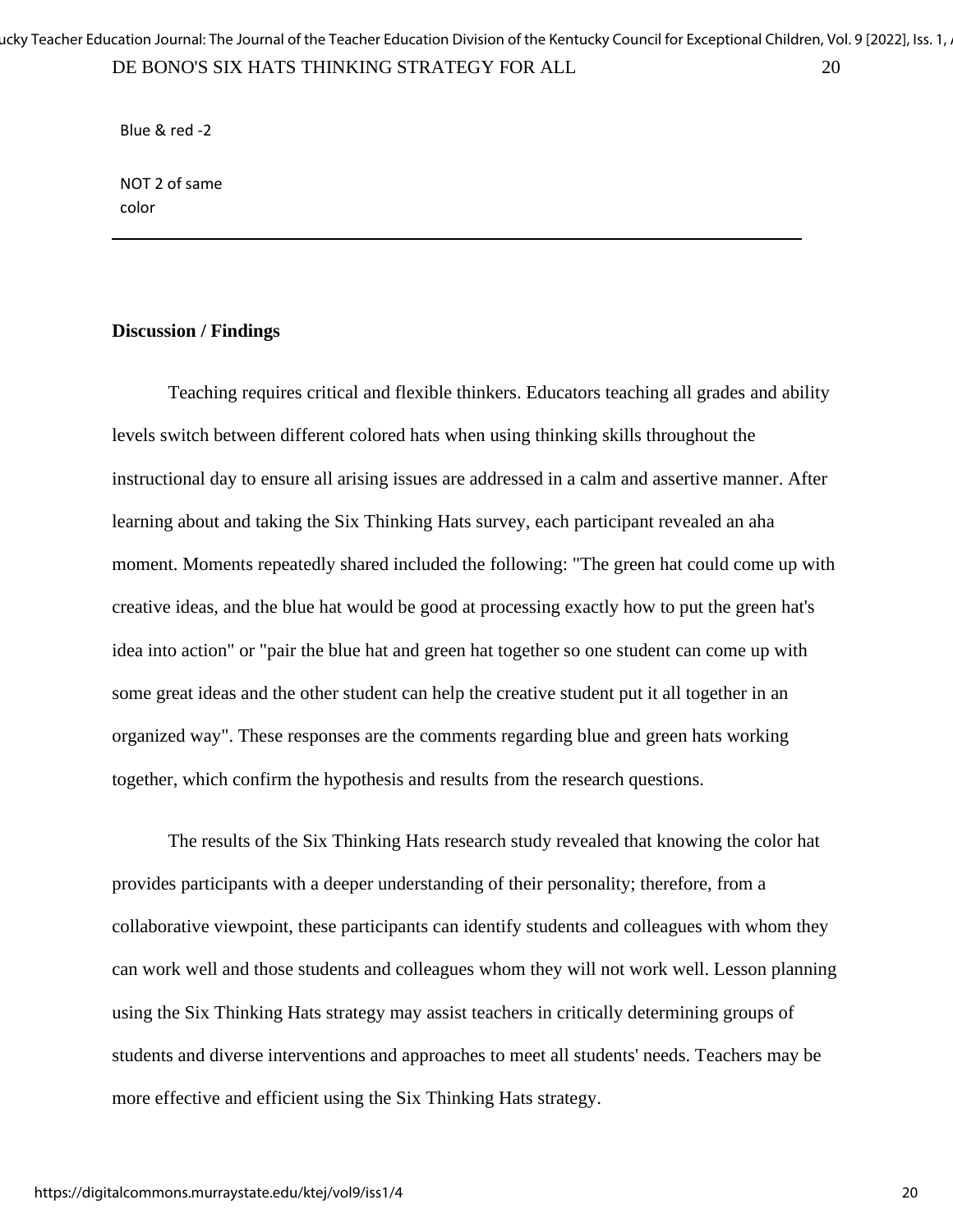Uncertainties and self-doubts regarding skills and abilities may result in ineffective teaching practices and unmotivated and unenthusiastic teachers (Duke, 2004). DuFour and Eaker (1998) discussed the influences of "overwhelmed people, unenthusiastic people, lack of leadership, top-down implementation without buy-in, unwillingness to change, and the leader failed to gain an acceptable level of support before implementation" as inhibitors and resistors to change plans implemented by leaders (p. 48). Implementing change plans without proper prior assessment causes people to feel anxious and stressed. A lack of leadership communicates that the change plan is not essential; therefore, others will not join in the process. On the other hand, participants may rebel and avoid supporting the plan when leadership is mandated.

#### **Conclusion**

The completed research study using de Bono's Six Thinking Hats strategy revealed an innovative, collaborative method for teachers for lesson planning and co-teaching in an inclusive classroom. Special and general education teachers can use this strategy to develop differentiated lesson plans, flexible groupings, and appropriate assessments. Engaging and interactive lessons are the cornerstone of critical higher-order learning activities. Students with special needs learn and achieve faster in academic settings when the instruction has been provided in a differentiated, explicit, and specially designed method. Training teachers to use methods and strategies such as direct instruction, engaging activities, eliciting discussions, and higher-order thinking skills allows students to activate learning through the gradual release model of instruction. Progress monitoring will assist teachers in determining the achievement progress levels being made over time and the interventions that are working or not working.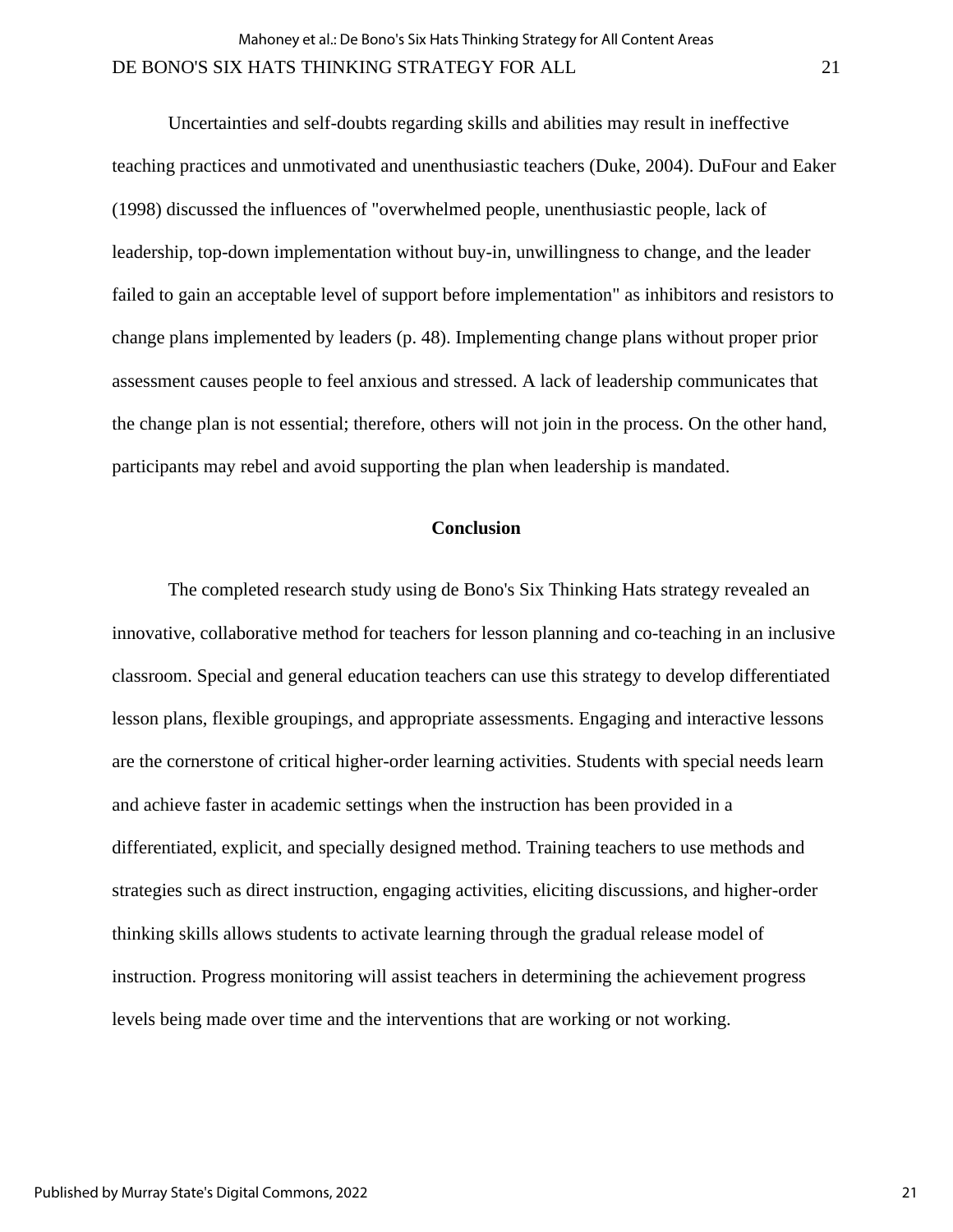DE BONO'S SIX HATS THINKING STRATEGY FOR ALL 22 ucky Teacher Education Journal: The Journal of the Teacher Education Division of the Kentucky Council for Exceptional Children, Vol. 9 [2022], Iss. 1, .

> When interventions are not working, changes in the interventions need to be made. Using student learning styles to determine appropriate differentiated instructional methods provides teachers with the best practices for meeting student needs. Helping students to begin to love learning is an important step in the instructional process.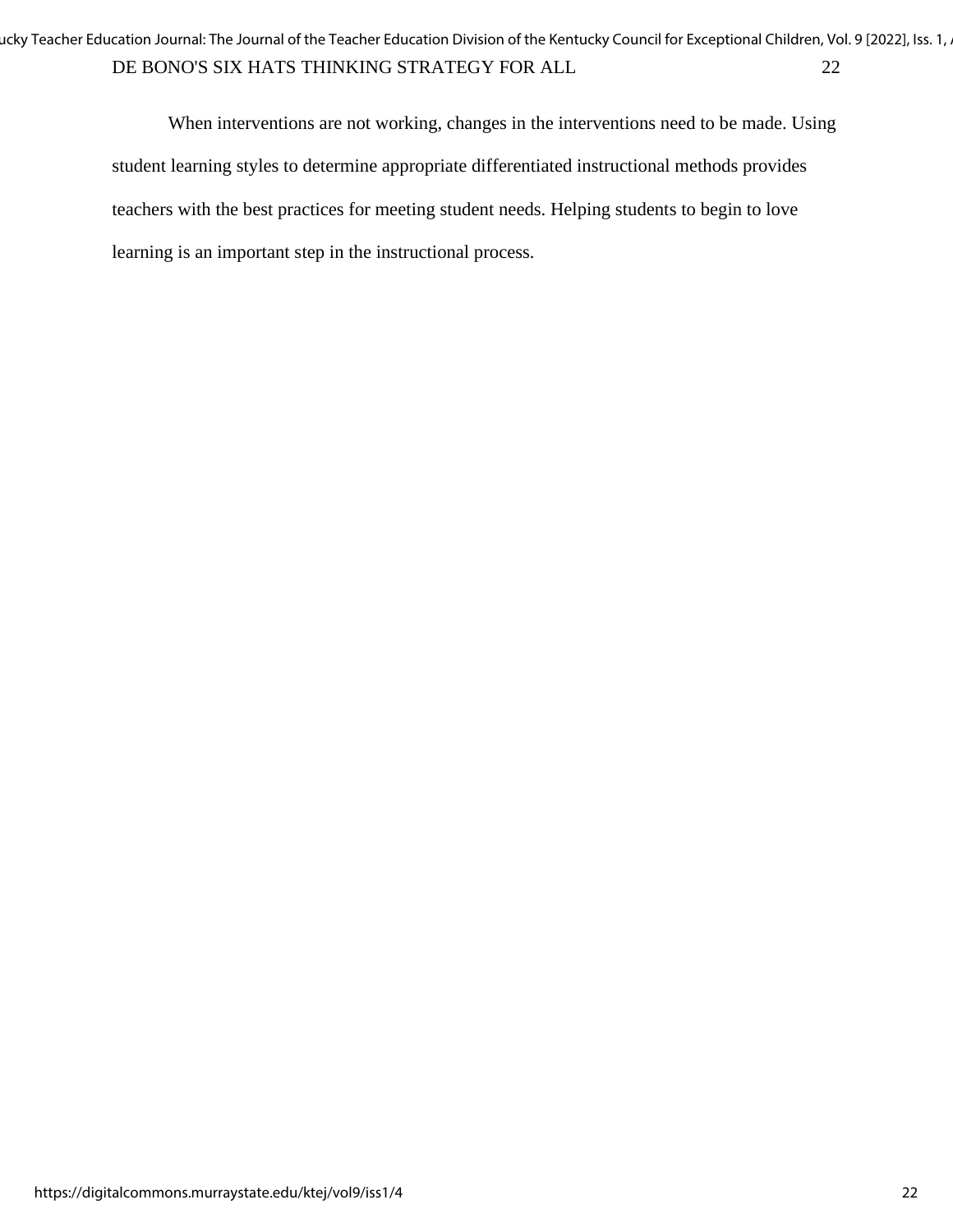#### References

- Creswell, J.W. (2003). *Research design: Qualitative, quantitative, and mixed methods approaches*. 2nd ed. Thousand Oaks, CA, Sage Publications
- DeBeer, J. & Whitlock, E. (2009). Indigenous knowledge in the life sciences classroom: Put on your deBono hats! *The American Biology Teacher, 71*(4), 209-216.

deBono, E. (1999). *Six thinking hats.* New York, NY: Back Bay Books.

- DuFour, R., & Eaker, R. (1998). Professional Learning Communities at Work. Alexandria, VA: ASCD.
- Duke, D. L. (2004). The Challenges of Educational Change. Boston: Pearson Education, Inc.
- Gregory, S. & Masters, Y. (2012). Real thinking with virtual hats: A role-playing activity for pre-service teachers in Second life. *Australasian Journal of Educational Technology, 28*(Special Issue,3), 420-440.
- Gunter, M. A., Estes, T. H., & Mintz, S. L. (2007). *Instruction: A models approach* (5th ed.). San Francisco, CA: Pearson.
- Kalelioglu, F. & Gulbahar, Y. (2014). The effect of instructional techniques on critical thinking and critical thinking dispositions in online discussion. *Educational Technology & Society, 17*(1), 248-258.
- Marsh, C. J., & Willis, G. (2003). *Curriculum: Alternative approaches, ongoing issues* (3rd ed.). Upper Saddle River, NJ: Merrill Prentice Hall
- Paraskeve, F., Alexiou, A., Koroneou, L., Mysirlaki, S., Geomelou, A., Souki, A., & Chatziiliou, A. (2015). The development of creative thinking through six thinking hats and web 2.0 technologies. *The International Journal of Technologies in Learning, 22*(2), 15-28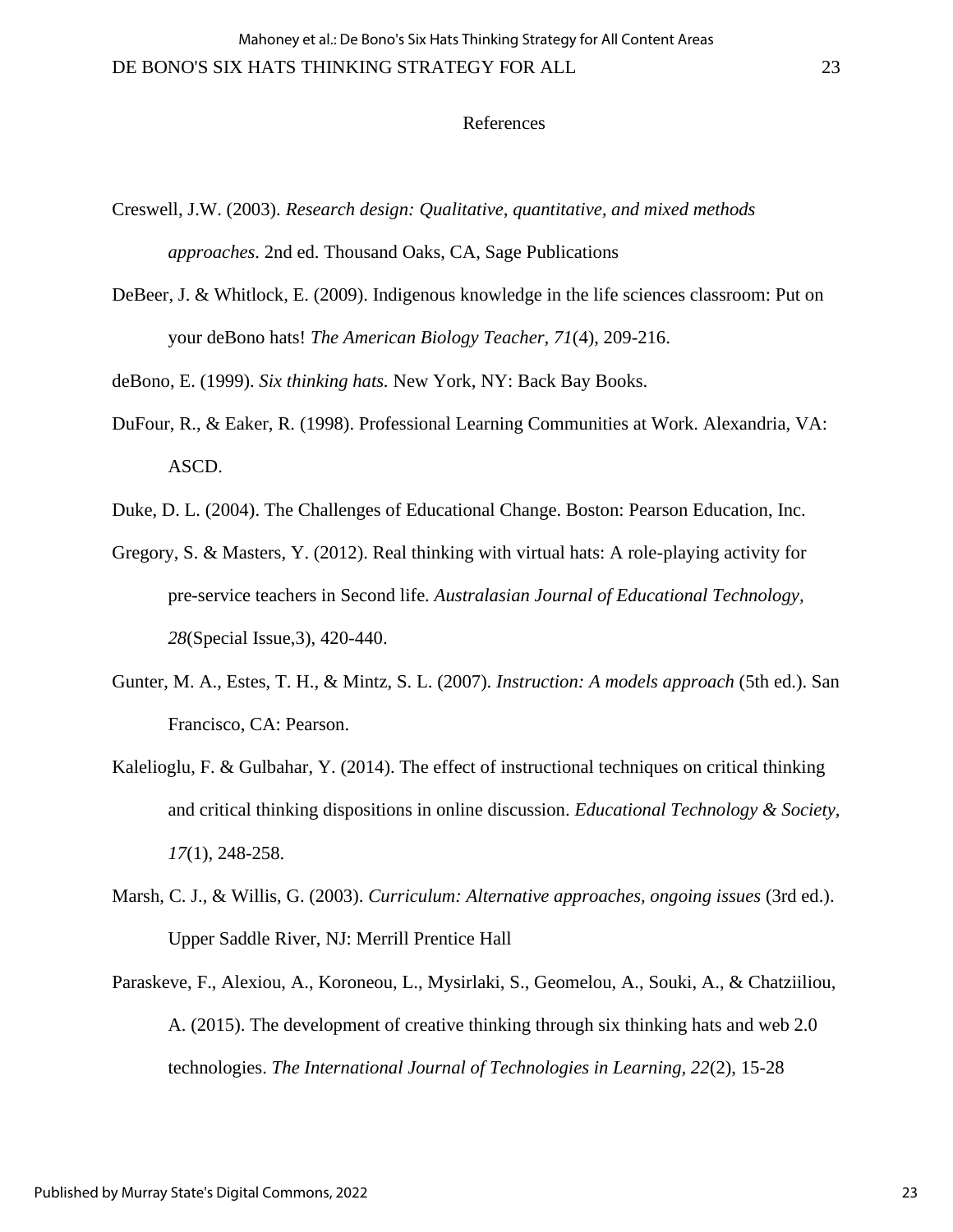DE BONO'S SIX HATS THINKING STRATEGY FOR ALL 24 ucky Teacher Education Journal: The Journal of the Teacher Education Division of the Kentucky Council for Exceptional Children, Vol. 9 [2022], Iss. 1,

> Popham, W. J. (2008, November). The assessment-savvy student. *Educational Leadership, 66*(3), 80-81.

Tomlinson, C. A., & McTighe, J. (2006). *Integrating differentiated instruction and understanding by design*. Alexandria, VA: ASCD

White, L. (1998, June). Motivating students to become more responsible for learning. *College Student Journal, 32*(2), 190.

## **Declaration of Interest**

*The authors declare there is no conflict of interest.*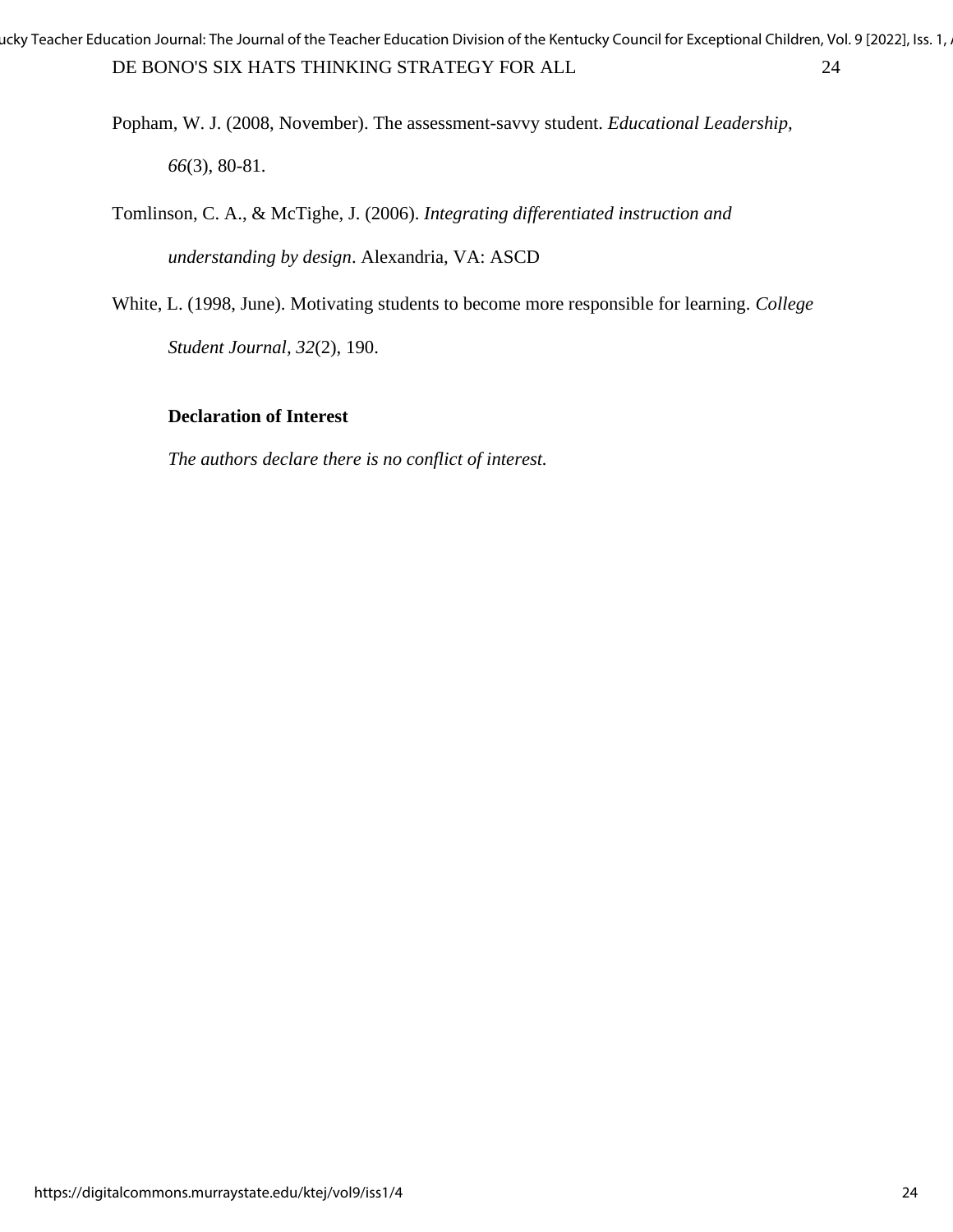## DE BONO'S SIX HATS THINKING STRATEGY FOR ALL 25

## Appendix A: Six Thinking Hat Survey

<https://www.proprofs.com/quiz-school/story.php?title=which-thinking-hat-are-you>

- When you have a group project to tackle, you:
	- o A.

Start brainstorming, and come up with all of these awesome ideas.

o B.

Look more towards all of the good things that could happen in the end.

o C.

Look more towards all of the bad things that could happen in the end.

o D.

Immediately take charge and become the "boss."

o E.

Make sure that EVERYONE in the group is okay with the decisions being made.

- What do you feel like doing first when there is a problem to solve?
	- o A.

Writing down all of the obvious information on a piece of paper.

o B.

Ask negative questions like "What if we loose all of the money in the process?"

o C.

Start coming up with solutions right away.

o D.

Look more at the benefits you'll get.

o E.

Get organized, and write out a plan on how to fix this.

• Which best describes you?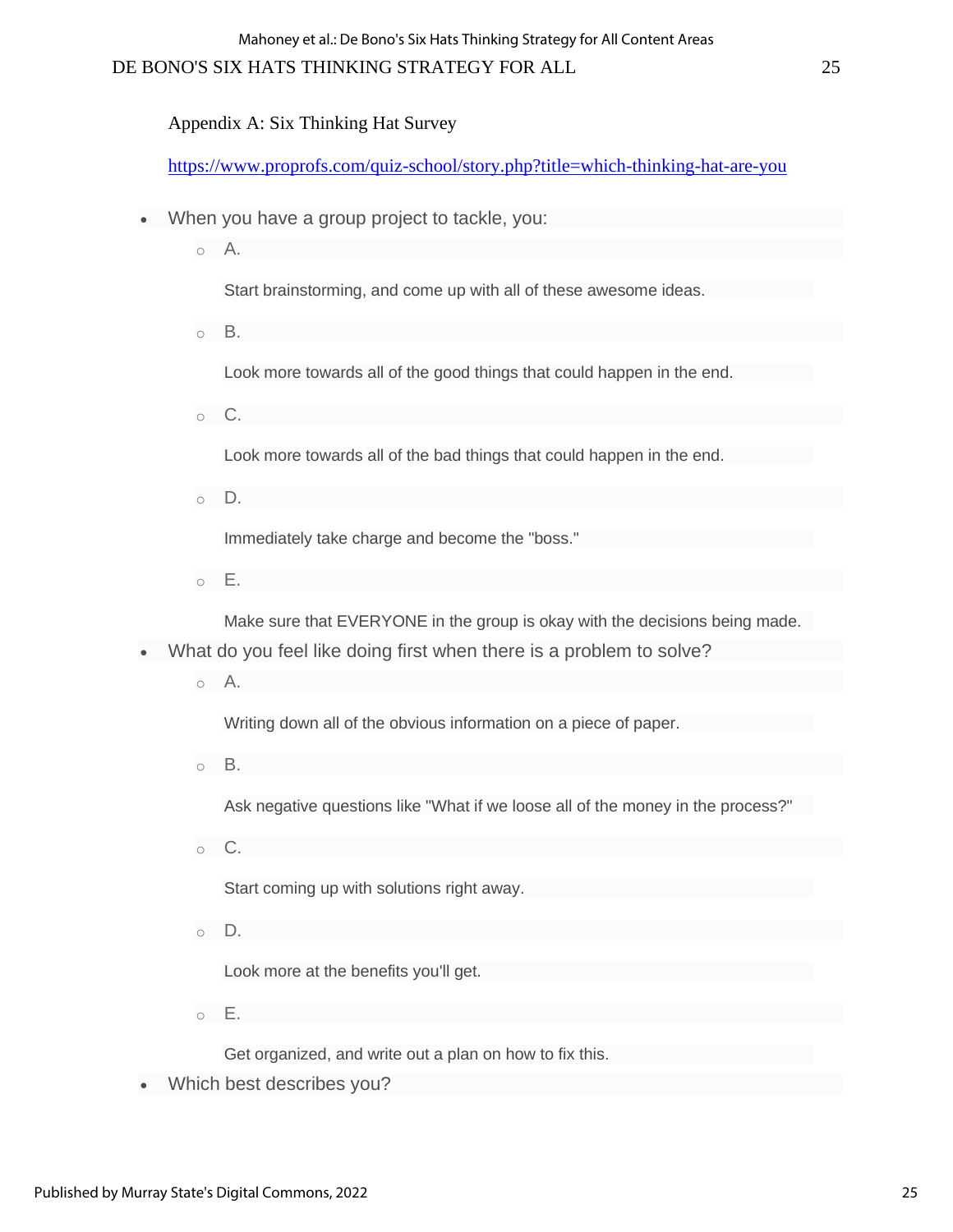DE BONO'S SIX HATS THINKING STRATEGY FOR ALL 26 ucky Teacher Education Journal: The Journal of the Teacher Education Division of the Kentucky Council for Exceptional Children, Vol. 9 [2022], Iss. 1,

o A.

The one who get easily frustrated when things are out of place.

o B.

The one who enjoys being innovative and creative.

o C.

The one who gets attached to others easily.

o D.

The one who is really a simple, easy to understand individual.

o E.

The one who is always in a good mood, and likes to motivate others.

- Are you a:
	- o A.

Optimistic thinker.

o B.

Critical thinker.

- When you get stressed out, you:
	- o A.

I never get stressed out.

o B.

I tend to over-react.

 $\circ$  C.

I look on the bright side.

o D.

I think negative thoughts.

o E.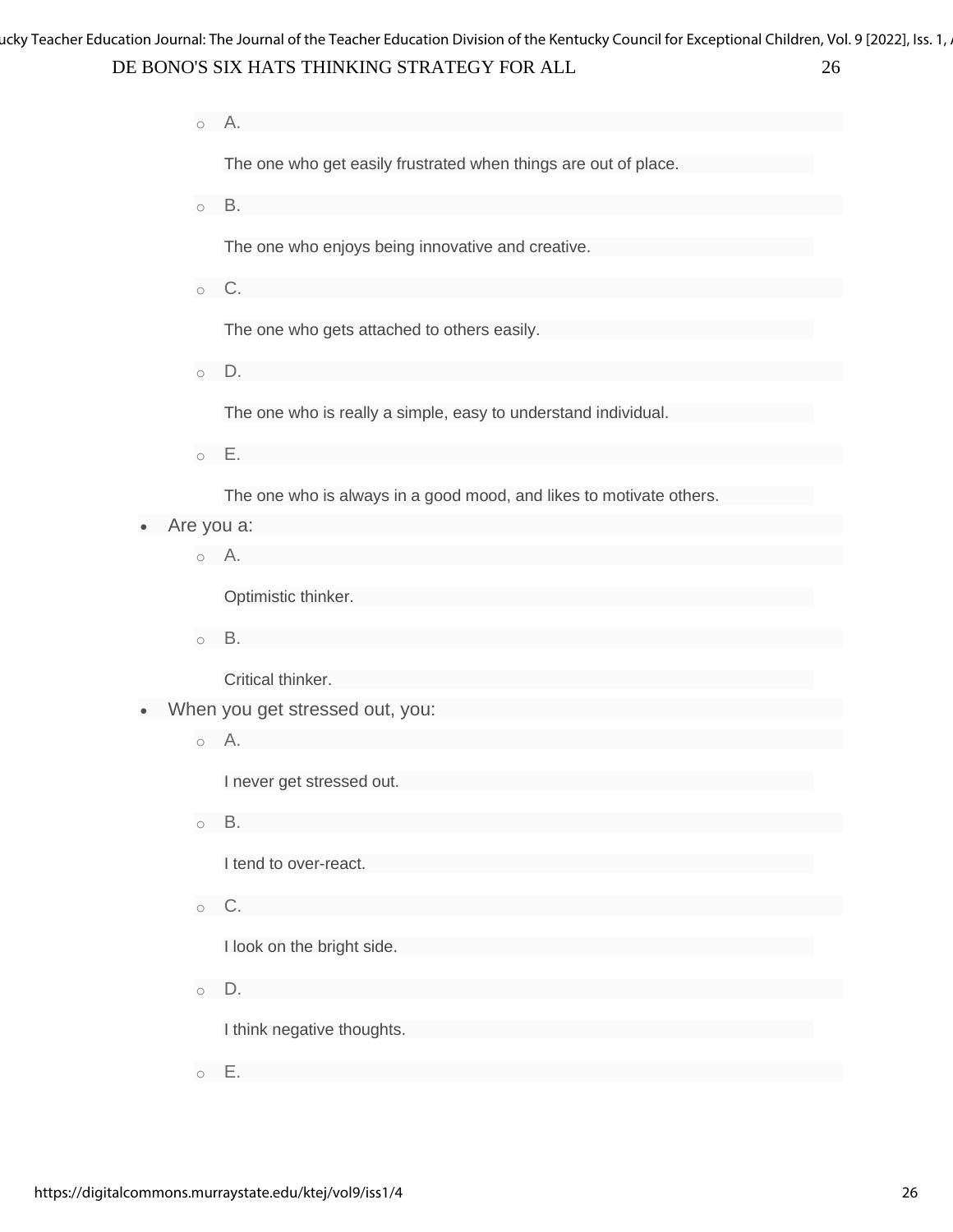## DE BONO'S SIX HATS THINKING STRATEGY FOR ALL 27

I cry in my bedroom.

- When working with a team to solve a problem, I would tend to focus on:
	- o A.

Objective facts

o B.

New ways of thinking about a problem

 $\circ$  C.

Making sure the logic behind any argument is flawless

 $\circ$  D.

Leading the problem solving process

 $\circ$  E.

The statistical evidence

o F.

Everyone's emotions

- What do people generally describe you as?
	- o A.

Methodical

o B.

**Cheerful** 

o C.

Intuitive

o D.

**Cautious** 

o E.

Innovative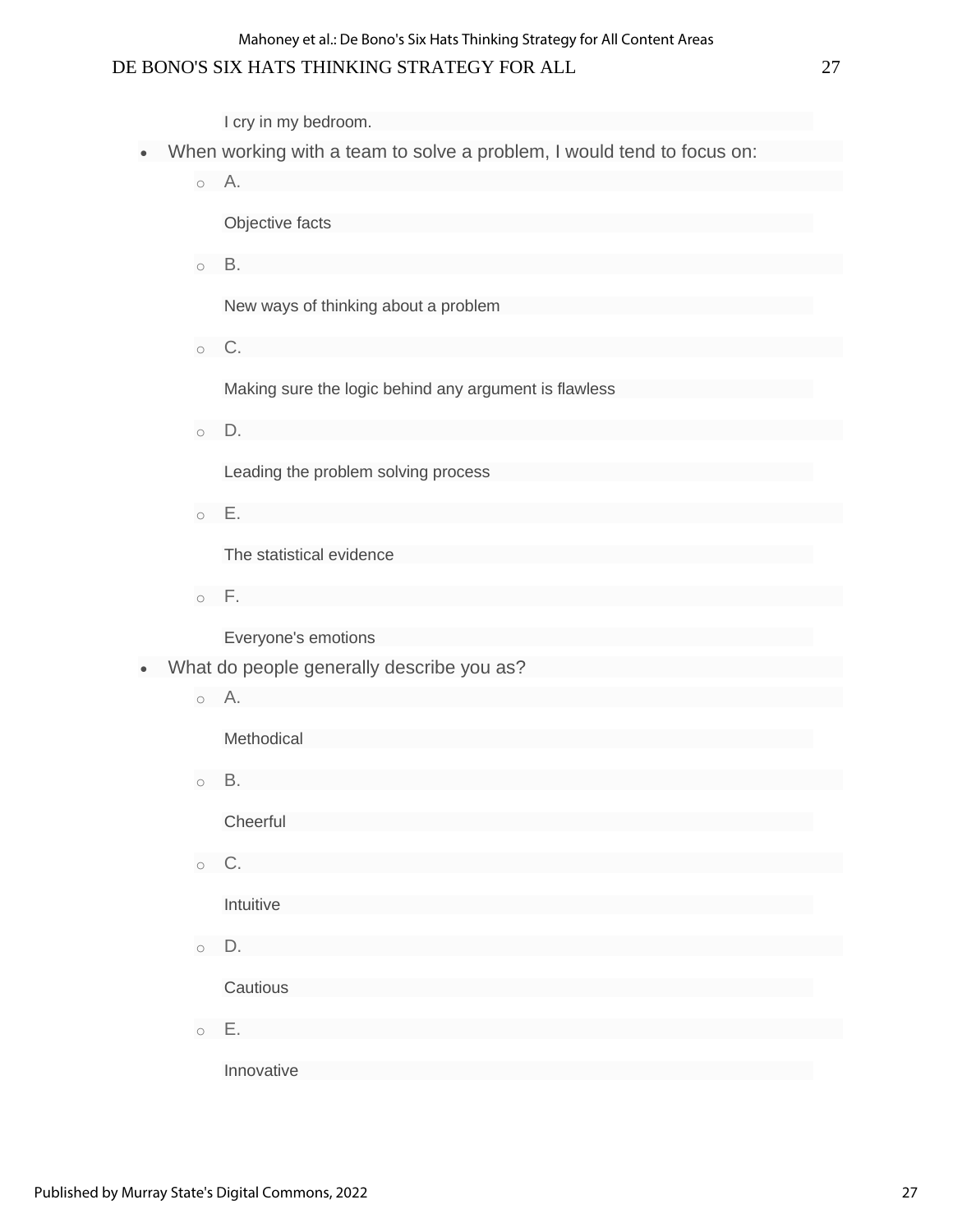DE BONO'S SIX HATS THINKING STRATEGY FOR ALL 28 ucky Teacher Education Journal: The Journal of the Teacher Education Division of the Kentucky Council for Exceptional Children, Vol. 9 [2022], Iss. 1,

 $\circ$  F.

Intelligent

- What would you do if you were asked to work on a project with a group of people?
	- o A.

Brainstorm everybody's ideas

o B.

Try to objectively include everybody's ideas

 $\circ$  C.

Focus on the usefulness of the work to be done

o D.

Focus on the risks

 $\circ$  E.

Assume the leadership capacity of the group

 $\circ$  F.

Make sure that everyone is on-board each step of the way

• How do you handle stress?

o A.

By looking for the root of the problem and working on eliminating it

o B.

Making a list of the individual issues and trying to solve them

 $\circ$  C.

Thinking about positive things instead

o D.

Meditating or doing yoga

o E.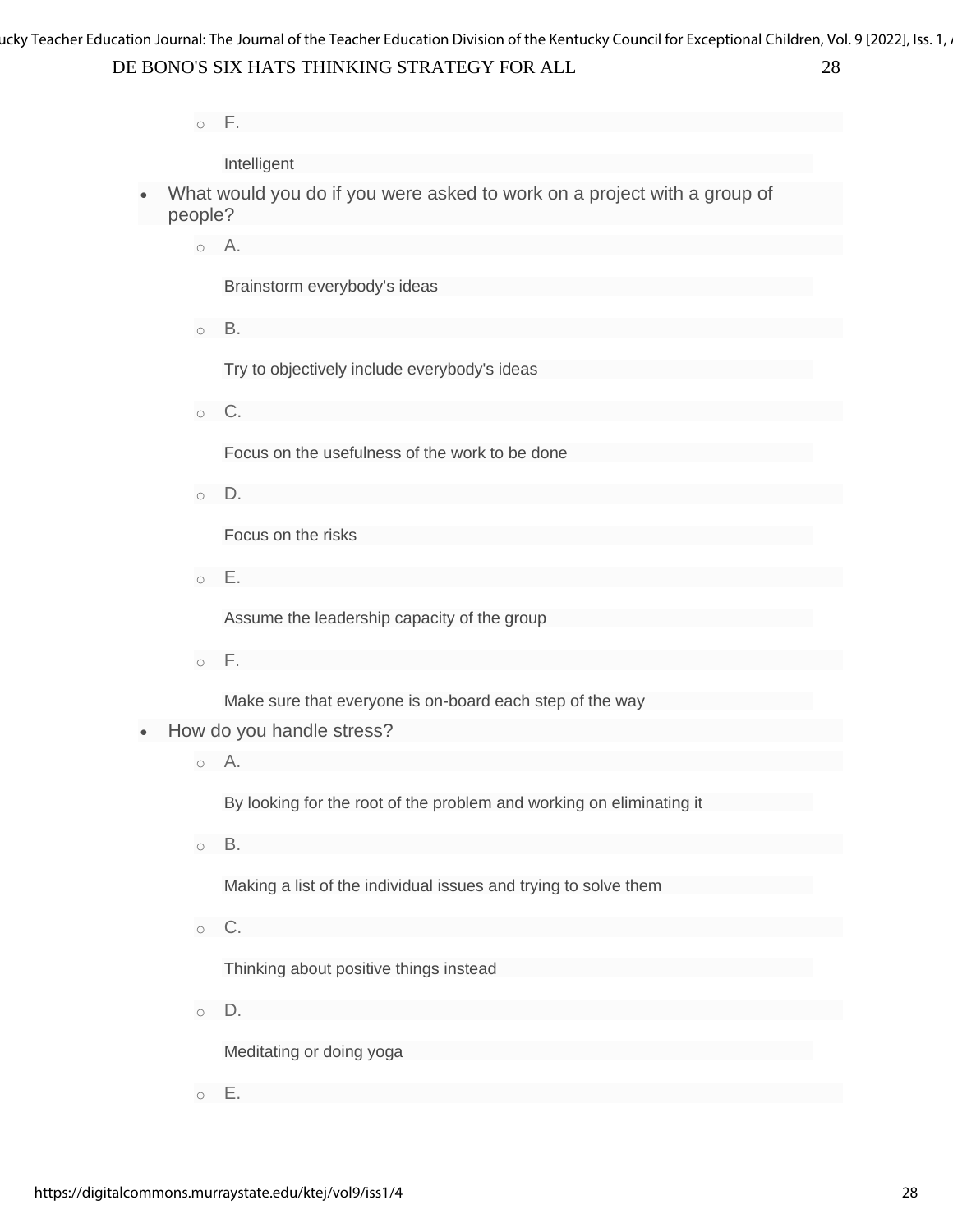## DE BONO'S SIX HATS THINKING STRATEGY FOR ALL 29

By finding ways to vent

 $\circ$  F.

By taking it out on other people

- What is your biggest strength from these?
	- o A.

Being a good leader

 $\circ$  B.

Being unbiased

o C.

Being positive

o D.

Having an original though process

o E.

Being empathetic

 $\circ$  F.

Ability to take criticism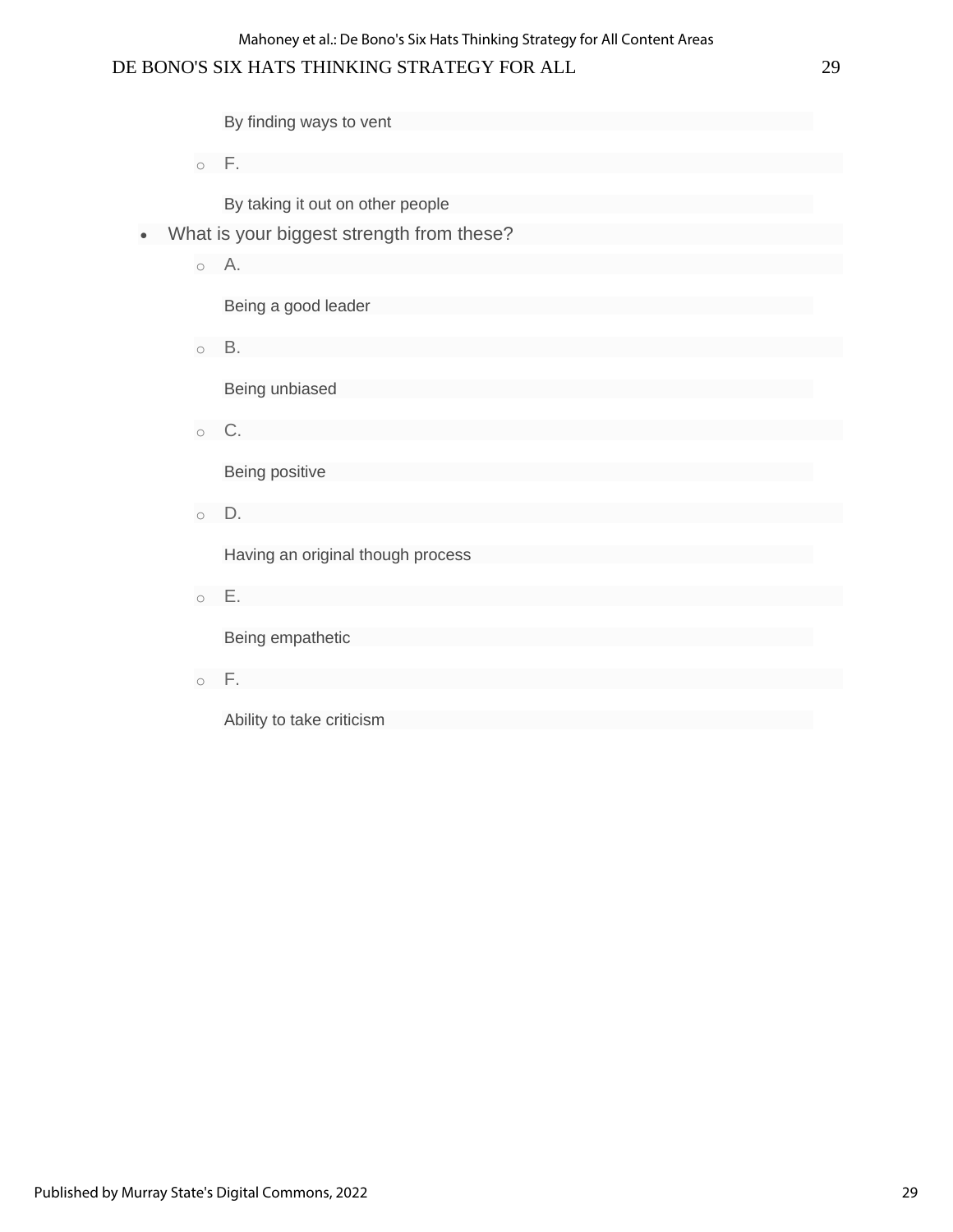DE BONO'S SIX HATS THINKING STRATEGY FOR ALL 30 ucky Teacher Education Journal: The Journal of the Teacher Education Division of the Kentucky Council for Exceptional Children, Vol. 9 [2022], Iss. 1,

Appendix B

# Six Thinking Hats Bonus Activity (worth 10 bonus points)

<http://www.proprofs.com/quiz-school/story.php?title=which-thinking-hat-are-you>

Use this link to take the Six Thinking Hats survey to find out which thinking hat you are.

Write a reflection about the information you find out concerning which hat you are, what

it means to you as a teacher, how you can help your students to learn, learn to think and discuss

in class better based upon the hat they are:

Blue hat White hat Green hat Red hat Black hat Yellow hat We will be discussing the Six Thinking Hats Learning Strategy and how to use it in our

academic practice.